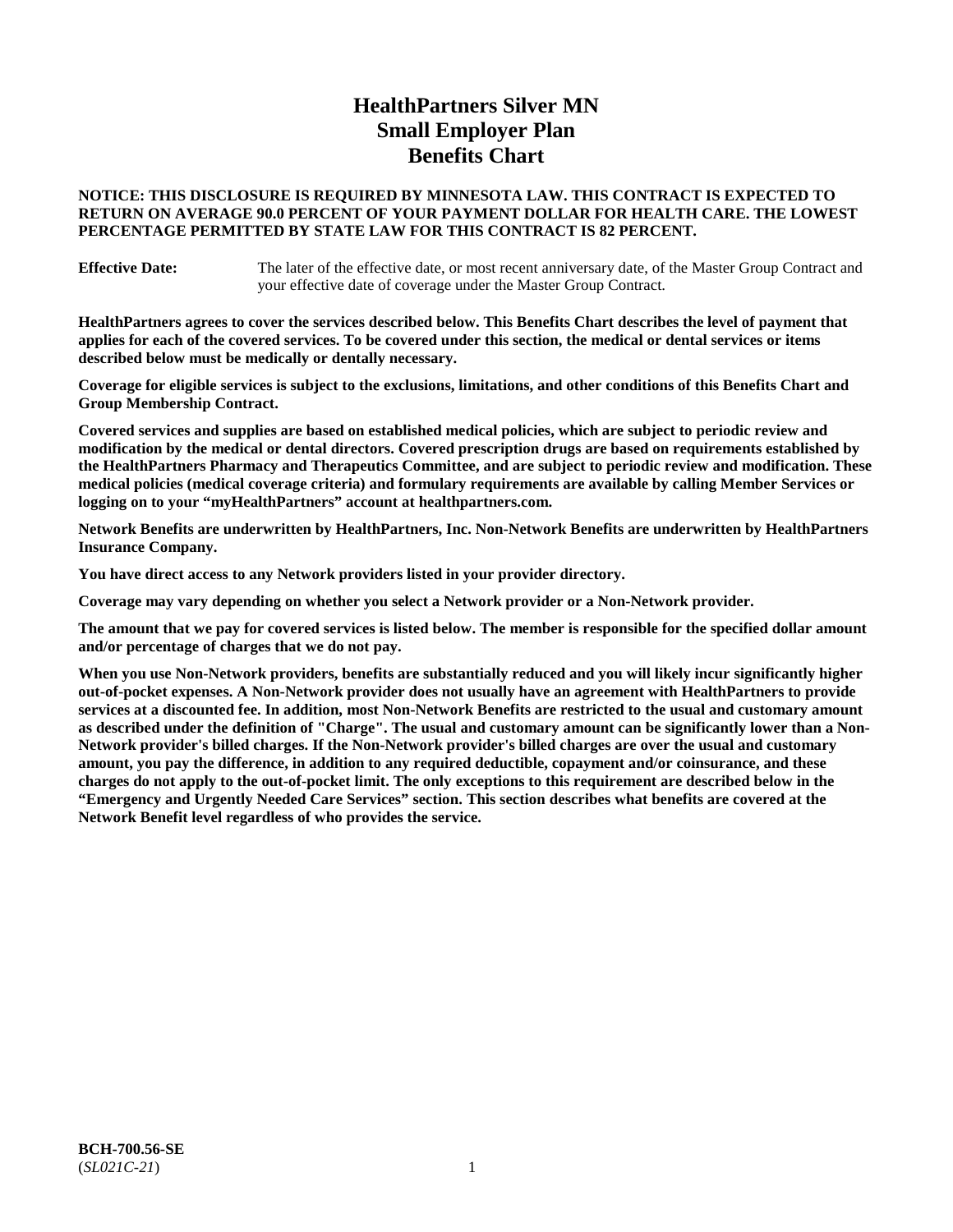# **These definitions apply to this Benefits Chart. They also apply to the Contract.**

| <b>Biosimilar Drugs:</b> | A prescription drug, approved by the Food and Drug Administration (FDA), that the FDA has<br>determined is biosimilar to and interchangeable with a biological brand name drug. Biosimilar<br>drugs are not considered generic drugs and are not covered under the generic drug benefit.                                                                                                                                                                                                                                                                                                                                           |
|--------------------------|------------------------------------------------------------------------------------------------------------------------------------------------------------------------------------------------------------------------------------------------------------------------------------------------------------------------------------------------------------------------------------------------------------------------------------------------------------------------------------------------------------------------------------------------------------------------------------------------------------------------------------|
| <b>Brand Name Drug:</b>  | A prescription drug, approved by the Food and Drug Administration (FDA), that is manufactured,<br>sold, or licensed for sale under a trademark by the pharmaceutical company that originally<br>researched and developed the drug. Brand name drugs have the same active-ingredient formula as<br>the generic version of the drug. However, generic drugs are manufactured and sold by other drug<br>manufacturers and are generally not available until after the patent on the brand name drug has<br>expired. A few brand name drugs may be covered at the generic drug benefit level if this is<br>indicated on the formulary. |
| <b>Calendar Year:</b>    | This is the 12-month period beginning 12:01 A.M. Central Time, on January 1, and ending 12:00<br>A.M. Central Time of the next following December 31.                                                                                                                                                                                                                                                                                                                                                                                                                                                                              |
| <b>Charge:</b>           | For covered services delivered by participating network providers, this is the provider's discounted<br>charge for a given medical/surgical service, procedure or item.                                                                                                                                                                                                                                                                                                                                                                                                                                                            |
|                          | For covered services delivered by non-network providers, a contracted rate may apply if such<br>arrangement is available to HealthPartners.                                                                                                                                                                                                                                                                                                                                                                                                                                                                                        |
|                          | For the Usual and Customary charge for covered services delivered by non-network providers, our<br>payment is calculated using one of the following options to be determined at HealthPartners'<br>discretion: 1) a percentage of the Medicare fee schedule; 2) a comparable schedule if the services<br>is not on the Medicare fee schedule; 3) a commercially reasonable rate for such service.                                                                                                                                                                                                                                  |
|                          | The Usual and Customary Charge is the maximum amount allowed that we consider in the<br>calculation of the payment of charges incurred for certain covered services. You must pay for any<br>charges above the usual and customary charge, and they do not apply to the out-of-pocket limit.                                                                                                                                                                                                                                                                                                                                       |
|                          | A charge is incurred for covered ambulatory medical and surgical services, on the date the service<br>or item is provided. A charge is incurred for covered inpatient services, on the date of admission to<br>a hospital. To be covered, a charge must be incurred on or after the member's effective date and<br>on or before the termination date.                                                                                                                                                                                                                                                                              |
| Copayment/Coinsurance:   | The specified dollar amount, or percentage, of charges incurred for covered services, which we do<br>not pay, but which a member must pay, each time a member receives certain medical services,<br>procedures or items. Our payment for those covered services or items begins after the copayment<br>or coinsurance is satisfied. Covered services or items requiring a copayment or coinsurance are<br>specified in this Benefits Chart.                                                                                                                                                                                        |
|                          | For services provided by a network provider:                                                                                                                                                                                                                                                                                                                                                                                                                                                                                                                                                                                       |
|                          | An amount which is listed as a flat dollar copayment is applied to a network provider's discounted<br>charges for a given service. However, if the network provider's discounted charge for a service or<br>item is less than the flat dollar copayment, you will pay the network provider's discounted charge.<br>An amount which is listed as a percentage of charges or coinsurance is based on the network<br>provider's discounted charges, calculated at the time the claim is processed, which may include an<br>agreed upon fee schedule rate for case rate or withhold arrangements.                                      |
|                          | For services provided by a non-network provider:                                                                                                                                                                                                                                                                                                                                                                                                                                                                                                                                                                                   |
|                          | Any copayment or coinsurance is applied to the lesser of the provider's charges or the usual and<br>customary charge for a service.                                                                                                                                                                                                                                                                                                                                                                                                                                                                                                |
|                          | A copayment or coinsurance is due at the time a service is provided, or when billed by the<br>provider. The copayment or coinsurance applicable for a scheduled visit with a network provider<br>will be collected for each visit, late cancellation and failed appointment. Services may not be<br>withheld for failure to pay a deductible or coinsurance at or prior to the time of service.                                                                                                                                                                                                                                    |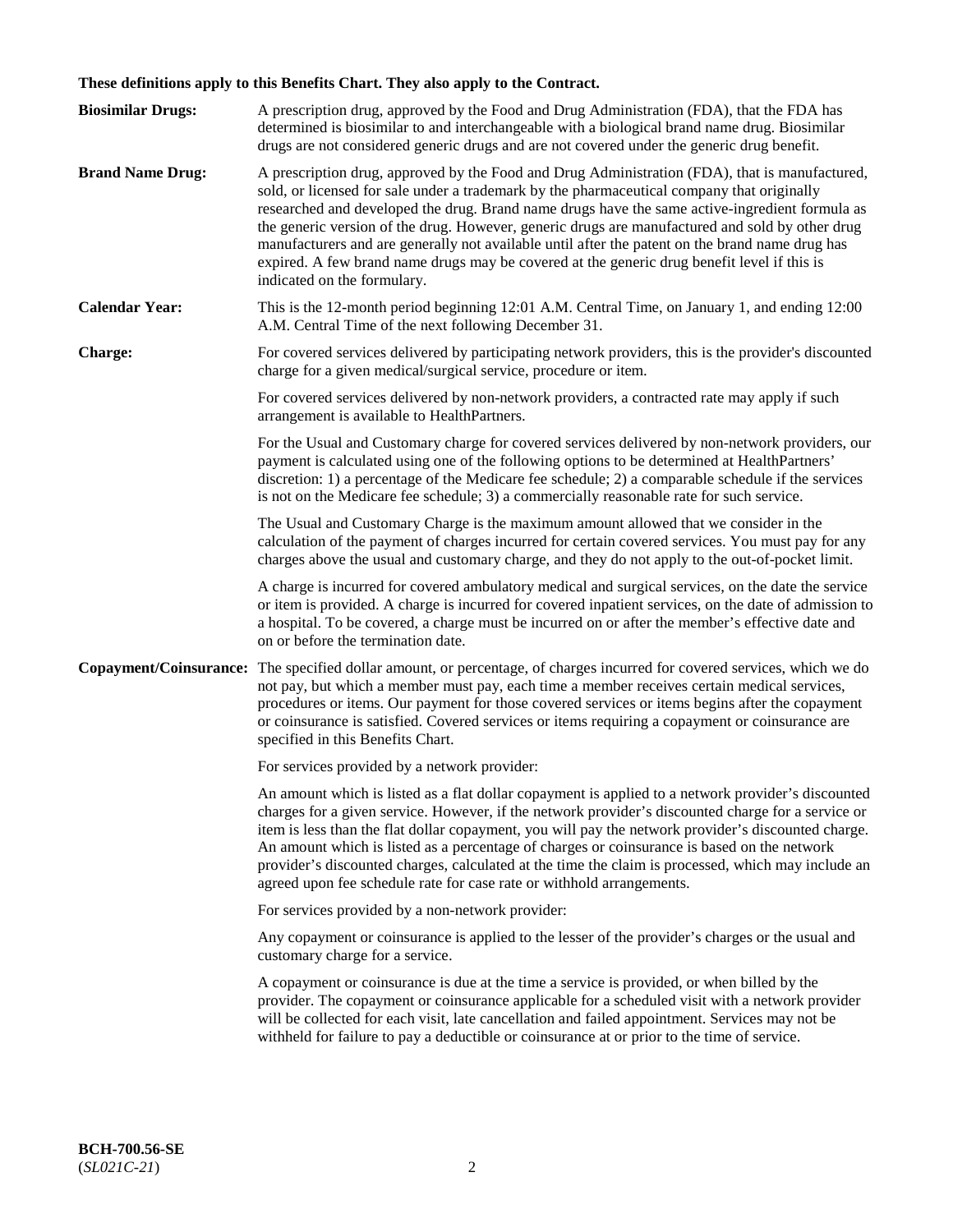| Deductible:                | The specified dollar amount of charges incurred for covered services, which we do not pay, but a<br>member or a family has to pay first in a calendar year. Our payment for those services or items<br>begins after the deductible is satisfied. For network providers, the amount of the charges that apply<br>to the deductible are based on the network provider's discounted charges, calculated at the time<br>the claim is processed, which may include an agreed upon fee schedule rate for case rate or<br>withhold arrangements. For non-network providers, the amount of charges that apply to the<br>deductible are the lesser of the provider's charges or the usual and customary charge for a service.                                                                                                                                                                                                                                                                                                                                                                                                                                                                                                                                             |
|----------------------------|------------------------------------------------------------------------------------------------------------------------------------------------------------------------------------------------------------------------------------------------------------------------------------------------------------------------------------------------------------------------------------------------------------------------------------------------------------------------------------------------------------------------------------------------------------------------------------------------------------------------------------------------------------------------------------------------------------------------------------------------------------------------------------------------------------------------------------------------------------------------------------------------------------------------------------------------------------------------------------------------------------------------------------------------------------------------------------------------------------------------------------------------------------------------------------------------------------------------------------------------------------------|
|                            | Any amounts paid or reimbursed by a third party, including but not limited to: point of service<br>rebates, manufacturer coupons, manufacturer debit cards or other forms of direct reimbursement to<br>a member for a product or service, will not apply toward your deductible, to the extent permitted<br>under state and federal law.                                                                                                                                                                                                                                                                                                                                                                                                                                                                                                                                                                                                                                                                                                                                                                                                                                                                                                                        |
|                            | Your plan has an embedded deductible. This means once a member meets the individual<br>deductible, the plan begins paying benefits for that person. If two or more members of the family<br>meet the family deductible, the plan begins paying benefits for all members of the family,<br>regardless of whether each member has met the individual deductible. However, a member may<br>not contribute more than the individual deductible toward the family deductible.                                                                                                                                                                                                                                                                                                                                                                                                                                                                                                                                                                                                                                                                                                                                                                                         |
|                            | All services are subject to the deductible unless otherwise indicated below in this Benefits Chart.                                                                                                                                                                                                                                                                                                                                                                                                                                                                                                                                                                                                                                                                                                                                                                                                                                                                                                                                                                                                                                                                                                                                                              |
| <b>Formulary:</b>          | This is a current list, which may be revised from time to time, of formulary prescription drugs,<br>medications, equipment and supplies covered by us as indicated in the Benefits Chart which are<br>covered at the highest benefit level. Some drugs may require prior authorization to be covered as<br>formulary drugs. You may be granted an exception to the formulary that is available to you upon<br>request. These guidelines and procedures include exceptions to the formulary for anti-psychotic<br>prescription drugs prescribed to treat emotional disturbances or mental illness if your health care<br>provider (1) indicates to the dispensing pharmacist, orally or in writing, that the prescription must<br>be dispensed as indicated and (2) certifies in writing to us that the prescribed drug will best treat<br>your condition. Also, you may continue to receive certain non-formulary prescription drugs for<br>diagnosed mental illness or emotional disturbance when our formulary changes or you change<br>health plans for up to one year following the change. We also have written guidelines and<br>procedures for granting formulary exceptions for other drugs that are available to you upon request<br>or on our website. |
|                            | <b>HMO Formulary Exception Process (including antipsychotic drugs).</b> If you are prescribed a<br>drug, we must promptly grant you an exception to our formulary when your health care provider<br>indicates to us that:                                                                                                                                                                                                                                                                                                                                                                                                                                                                                                                                                                                                                                                                                                                                                                                                                                                                                                                                                                                                                                        |
|                            | (1) the formulary drug causes an adverse reaction to the patient;<br>(2) the formulary drug is contraindicated for the patient; or<br>(3) the health care provider demonstrates that the prescription drug must be dispensed as written<br>to provide maximum medical benefit to the patient.                                                                                                                                                                                                                                                                                                                                                                                                                                                                                                                                                                                                                                                                                                                                                                                                                                                                                                                                                                    |
|                            | The formulary, and information on drugs that require authorization, are available by calling<br>Member Services or logging on to your "myHealthPartners" account at healthpartners.com.                                                                                                                                                                                                                                                                                                                                                                                                                                                                                                                                                                                                                                                                                                                                                                                                                                                                                                                                                                                                                                                                          |
|                            | Formulary Changes. The formulary may change throughout the year. If you are affected by a<br>formulary change, you will receive at least 30 days' advanced notice of that change, and you<br>may request a formulary exception.                                                                                                                                                                                                                                                                                                                                                                                                                                                                                                                                                                                                                                                                                                                                                                                                                                                                                                                                                                                                                                  |
| <b>Generic Drug:</b>       | A prescription drug, approved by the Food and Drug Administration (FDA) that the FDA has<br>determined is comparable to a brand name drug product in dosage form, strength, route of<br>administration, quality, intended use and documented bioequivalence. Generally, generic drugs<br>cost less than brand name drugs. Some brand name drugs may be covered at the generic drug<br>benefit level if this is indicated on the formulary.                                                                                                                                                                                                                                                                                                                                                                                                                                                                                                                                                                                                                                                                                                                                                                                                                       |
| <b>Non-Formulary Drug:</b> | This is a prescription drug approved by the Food and Drug Administration (FDA) that is not on<br>the formulary, is medically necessary and is not investigative or otherwise excluded under this<br>Benefits Chart.                                                                                                                                                                                                                                                                                                                                                                                                                                                                                                                                                                                                                                                                                                                                                                                                                                                                                                                                                                                                                                              |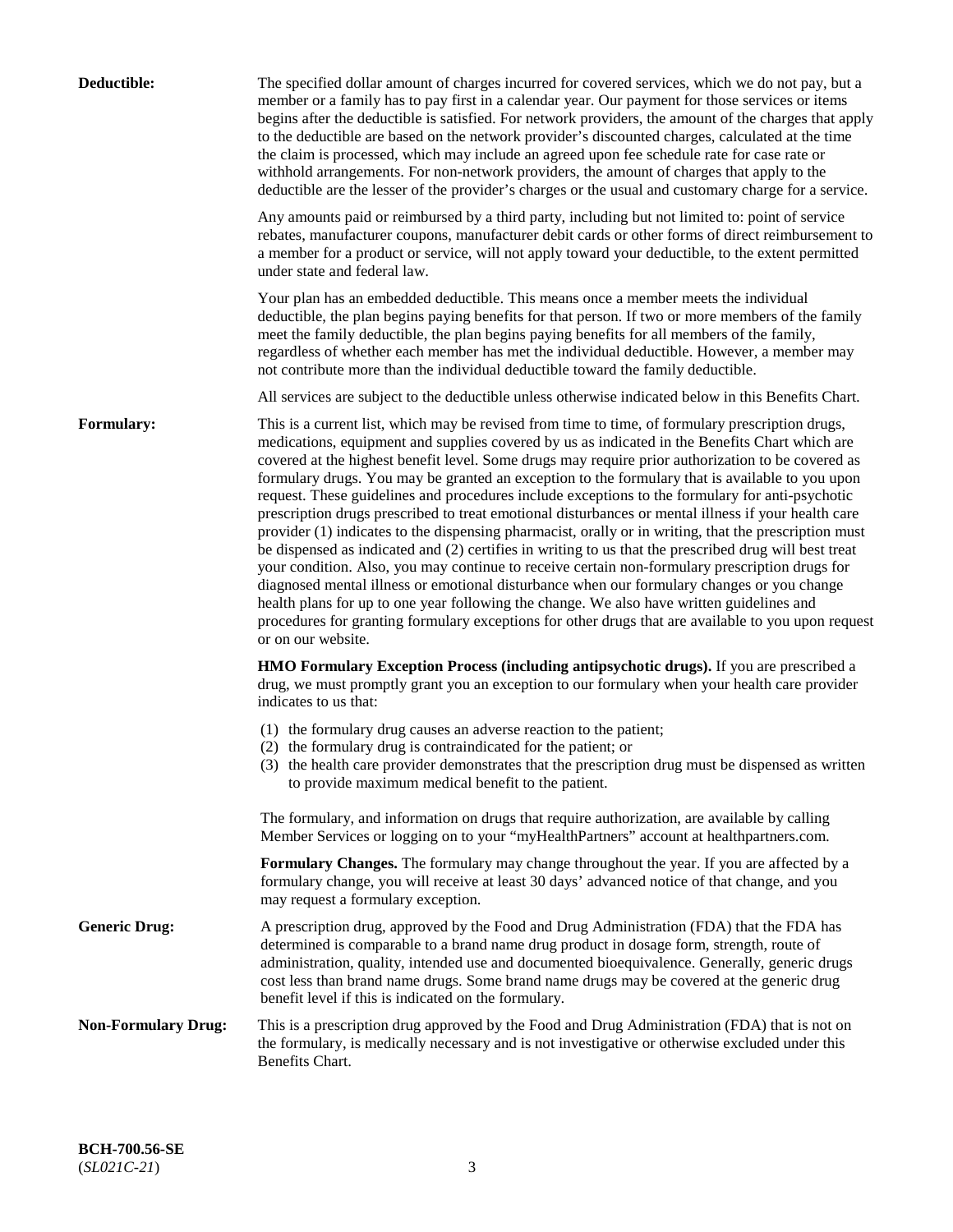| <b>Out-of-Pocket Expenses:</b> | You pay the specified copayments/coinsurance and deductibles applicable for particular services,<br>subject to the out-of-pocket limit described below. These amounts are in addition to the monthly<br>enrollment payments.                                                                                                                                                                                                                                                                                                        |
|--------------------------------|-------------------------------------------------------------------------------------------------------------------------------------------------------------------------------------------------------------------------------------------------------------------------------------------------------------------------------------------------------------------------------------------------------------------------------------------------------------------------------------------------------------------------------------|
| <b>Out-of-Pocket Limit:</b>    | You pay the copayments/coinsurance and deductibles for covered services, to the individual or<br>family out-of-pocket limit. Thereafter we cover 100% of the charges incurred for all other covered<br>services, for the rest of the calendar year. You pay amounts greater than the out-of-pocket limit if<br>you exceed any visit or day limits.                                                                                                                                                                                  |
|                                | Non-Network Benefits above the usual and customary charge (see definition of charge above) do<br>not apply to the out-of-pocket limit.                                                                                                                                                                                                                                                                                                                                                                                              |
|                                | Non-Network benefits for transplant surgery do not apply to the out-of-pocket limit.                                                                                                                                                                                                                                                                                                                                                                                                                                                |
|                                | Any amounts paid or reimbursed by a third party, including but not limited to: point of service<br>rebates, manufacturer coupons, manufacturer debit cards or other forms of direct reimbursement to<br>a member for a product or service, will not apply as an out of pocket expense, to the extent<br>permitted under state and federal law.                                                                                                                                                                                      |
|                                | You are responsible to keep track of the out-of-pocket expenses. Contact our Member Services<br>department for assistance in determining the amount paid by the enrollee for specific eligible<br>services received. Claims for reimbursement under the out-of-pocket limit provisions are subject<br>to the same time limits and provisions described under the "Claims Provisions" section of the<br>Contract.                                                                                                                    |
| <b>Specialty Drug List:</b>    | This is a current list, which may be revised from time to time, of prescription drugs, medications,<br>equipment and supplies, which are typically bio-pharmaceuticals. The purpose of a specialty drug<br>list is to facilitate enhanced monitoring of complex therapies used to treat specific conditions.<br>Specialty drugs are covered by us as indicated in this Benefits Chart. The specialty drug list is<br>available by calling Member Services or logging on to your "myHealthPartners" account at<br>healthpartners.com |
| virtuwell:                     | This is an online service that you may use to receive a diagnosis and treatment for certain routine<br>conditions, such as a cold and flu, ear pain and sinus infections. You may access the virtuwell<br>website at virtuwell.com.                                                                                                                                                                                                                                                                                                 |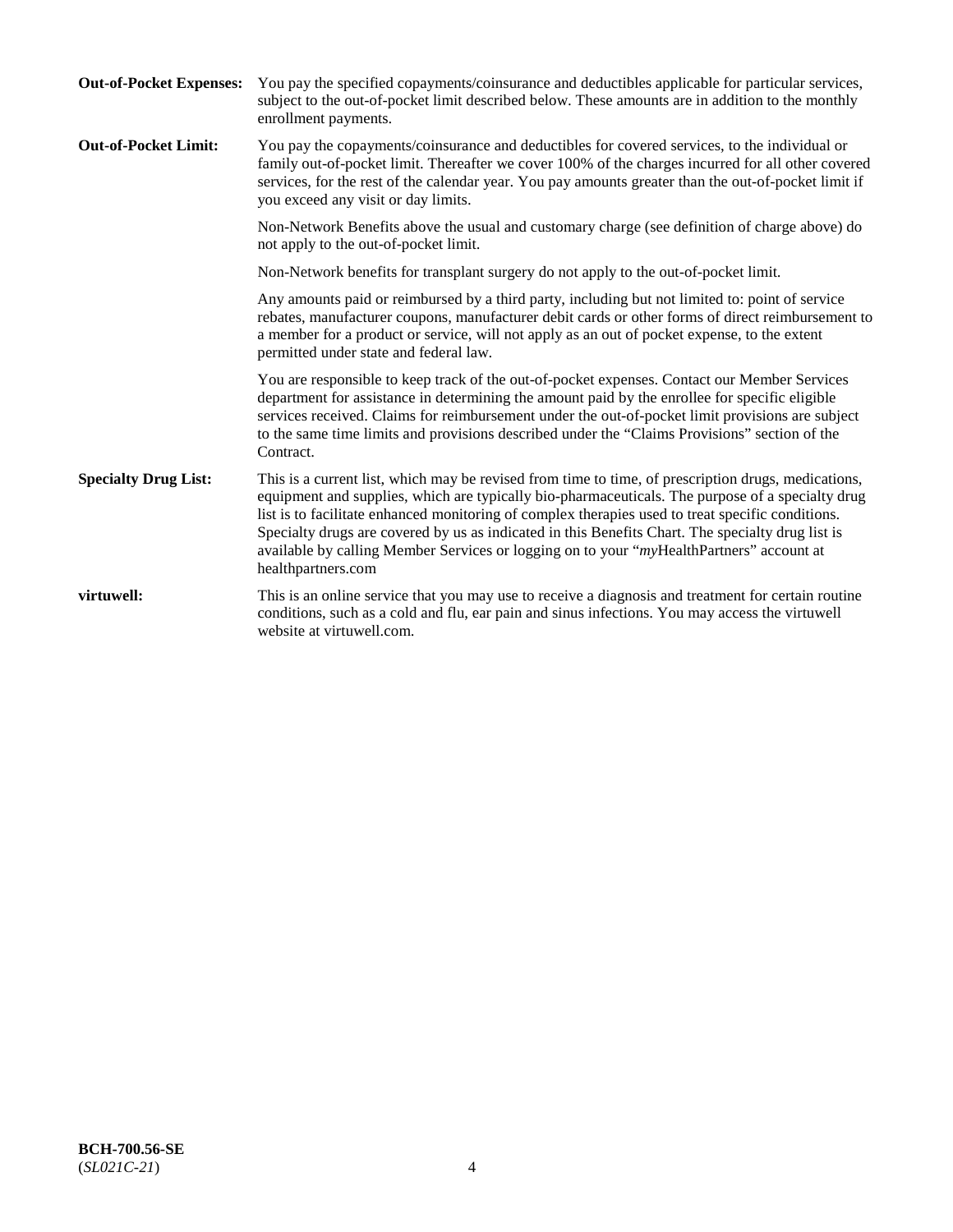# **DEDUCTIBLES AND OUT-OF-POCKET LIMITS**

### **Individual Calendar Year Deductible**

| <b>Network Benefits</b> | <b>Non-Network Benefits</b> |
|-------------------------|-----------------------------|
| \$5,000                 | \$10,000                    |

# **Family Calendar Year Deductible**

| <b>Network Benefits</b> | <b>Non-Network Benefits</b> |
|-------------------------|-----------------------------|
| $\vert$ \$15,000        | \$20,000                    |

Separate deductibles must be satisfied under the Network Benefits and Non-Network Benefits.

Your plan has an embedded deductible. This means once a member meets the individual deductible, the plan begins paying benefits for that person. If two or more members of the family meet the family deductible, the plan begins paying benefits for all members of the family, regardless of whether each member has met the individual deductible. However, a member may not contribute more than the individual deductible toward the family deductible.

Any amounts paid or reimbursed by a third party, including but not limited to: point of service rebates, manufacturer coupons, debit cards or other forms of direct reimbursement to a member for a product or service, will not apply toward your deductible, to the extent permitted under state and federal law.

#### **Individual Calendar Year Out-of-Pocket Limit**

| <b>Network Benefits</b> | <b>Non-Network Benefits</b> |
|-------------------------|-----------------------------|
| \$8,550                 | \$30,000                    |

#### **Family Calendar Year Out-of-Pocket Limit**

| <b>Network Benefits</b> | Non-Network Benefits |
|-------------------------|----------------------|
| \$17,100                | \$60,000             |

Separate Out-of-Pocket Limits must be satisfied under the Network Benefits and Non-Network Benefits.

Non-Network Benefits above the usual and customary charge will not apply toward the individual or family out-of-pocket limit.

Any amounts paid or reimbursed by a third party, including but not limited to: point of service rebates, manufacturer coupons, manufacturer debit cards or other forms of direct reimbursement to a member for a product or service, will not apply as an out of pocket expense, to the extent permitted under state and federal law.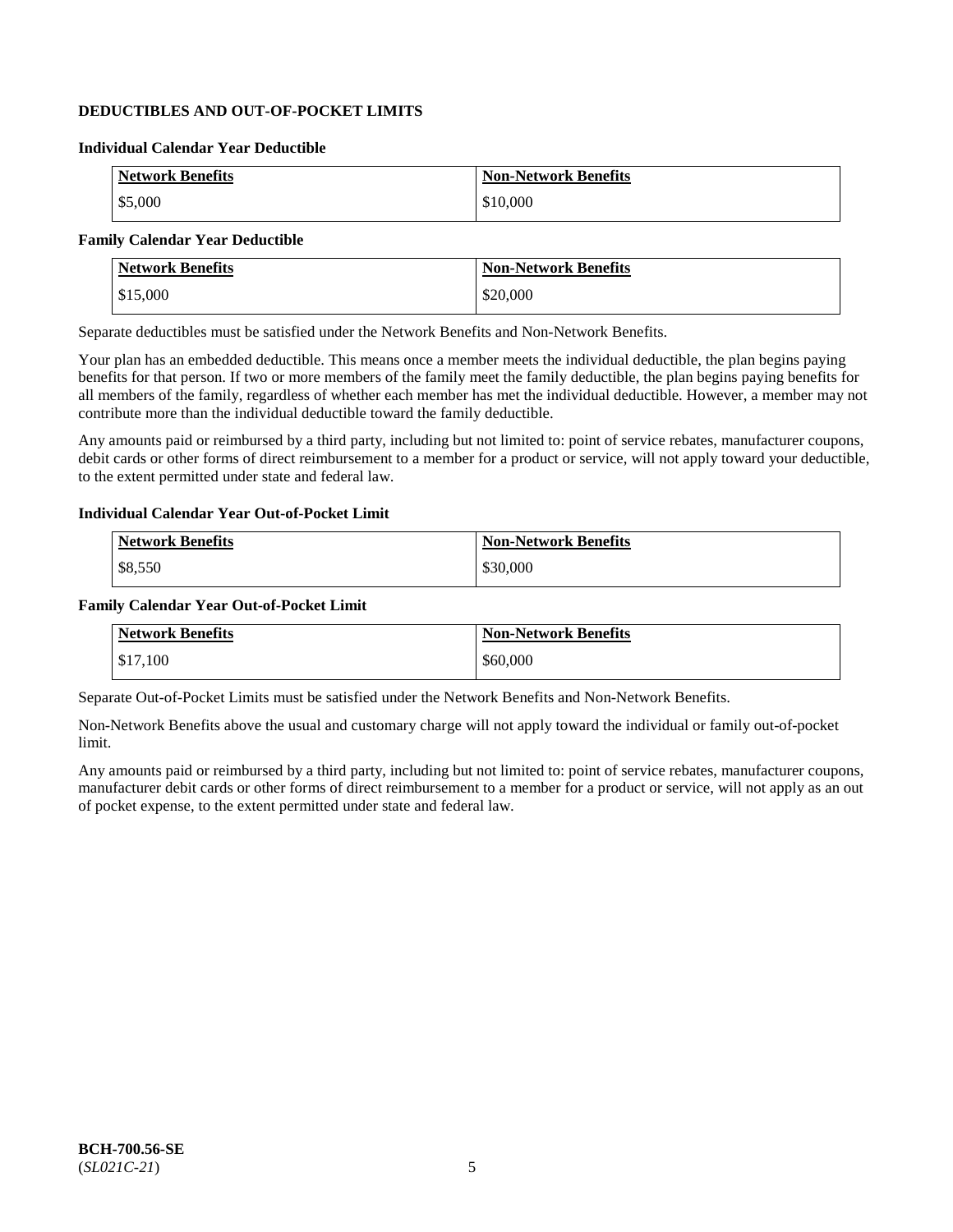# **AMBULANCE AND MEDICAL TRANSPORTATION**

# **Covered Services:**

We cover ambulance and medical transportation for medical emergencies and as shown below.

We also cover medically necessary, non-emergency medical transportation if it meets our medical coverage criteria.

Covered services and supplies are based on established medical policies, which are subject to periodic review and modification by the medical or dental directors. These medical policies (medical coverage criteria) and applicable prior authorization requirements are available by calling Member Services or logging on to your "myHealthPartners" account at [healthpartners.com.](https://www.healthpartners.com/hp/index.html)

# **Ambulance and medical transportation for medical emergencies (other than non-emergency fixed wing air ambulance transportation)**

| Network Benefits             | <b>Non-Network Benefits</b> |
|------------------------------|-----------------------------|
| 70% of the charges incurred. | See Network Benefits.       |

# **Non-emergency fixed wing air ambulance transportation**

| Network Benefits             | <b>Non-Network Benefits</b>  |
|------------------------------|------------------------------|
| 70% of the charges incurred. | 50% of the charges incurred. |

# **Not Covered:**

See "Services Not Covered" in the Group Membership Contract.

# **BEHAVIORAL HEALTH SERVICES**

# **Covered Services:**

Covered services are based on established medical policies, which are subject to periodic review and modification by the medical directors. These medical policies (medical coverage criteria) are available by calling Member Services or logging on to your "*my*HealthPartners" account at [healthpartners.com.](http://www.healthpartners.com/)

You have rights to parity in mental health and substance use disorder treatment as required by the federal Mental Health Parity and Addiction Equity Act and Minnesota Statutes, section 62Q.47. These laws require:

- That mental health and substance abuse services be covered on the same basis as medical services;
- That cost-sharing for mental health and substance abuse services can be no more restrictive than cost-sharing for similar medical services;
- That treatment restrictions and limitation such as prior authorization and medical necessity can be no more restrictive than for similar medical services;
- That if enrollees have concerns they can call Member Services, file a complaint with HealthPartners, or file a complaint with the Minnesota Department of Health.

# **Mental Health Services**

We cover services for: mental health diagnoses as described in the Diagnostic and Statistical Manual of Mental Disorders – Fifth Edition (DSM-5) (most recent edition) that lead to significant disruption of function in the member's life.

We also provide coverage for mental health treatment ordered by a Minnesota court under a valid court order that is issued on the basis of a behavioral care evaluation performed by a licensed psychiatrist or doctoral level licensed psychologist, which includes a diagnosis and an individual treatment plan for care in the most appropriate, least restrictive environment. We must be given a copy of the court order and the behavioral care evaluation, and the service must be a covered benefit under this plan, and the service must be provided by a network provider, or other provider as required by law. We cover the evaluation upon which the court order was based if it was provided by a network provider. We also provide coverage for the initial mental health evaluation of a child, regardless of whether that evaluation leads to a court order for treatment, if the evaluation is ordered by a Minnesota juvenile court.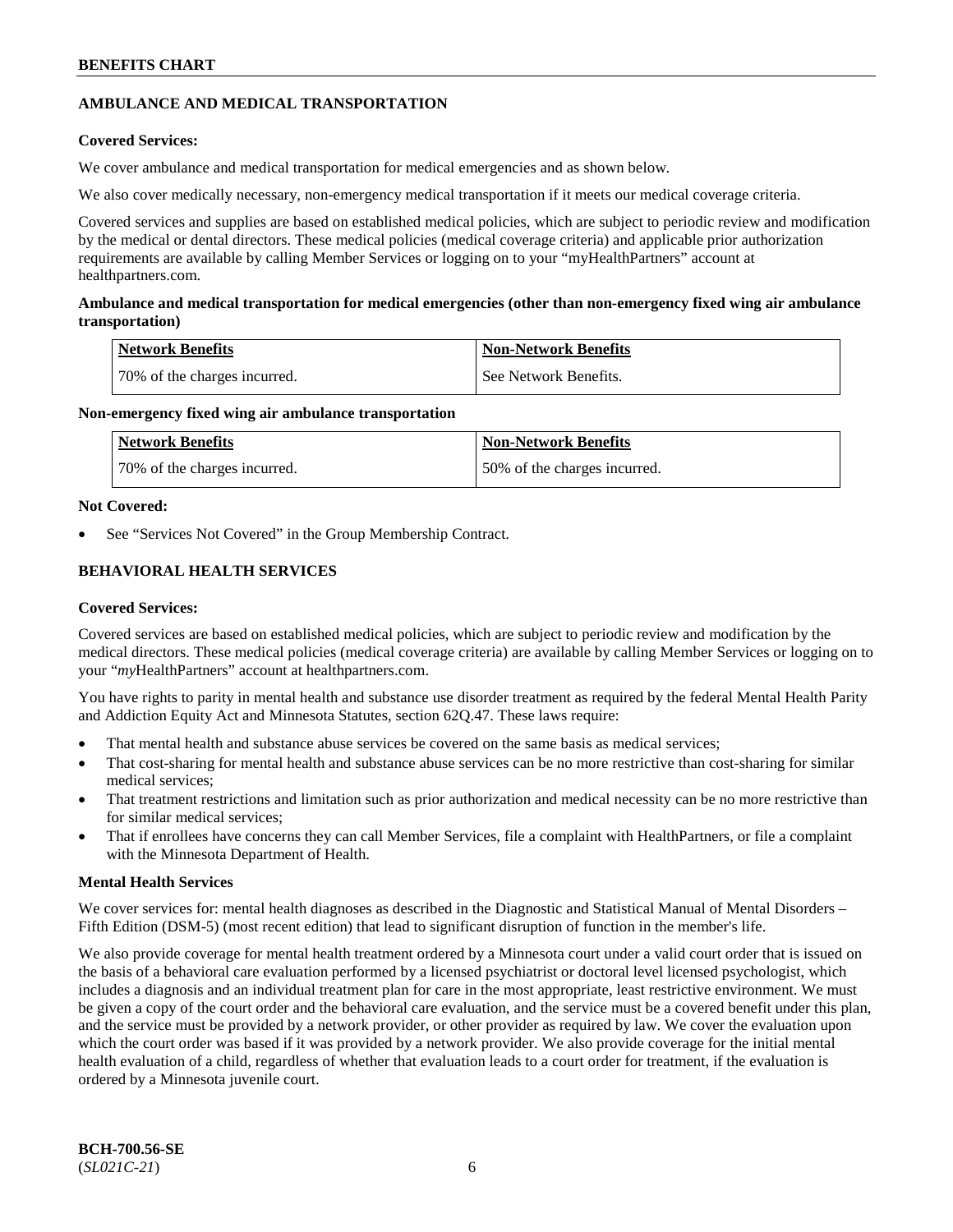**Outpatient Services, including intensive outpatient and day treatment:** We cover medically necessary outpatient professional mental health services for evaluation, crisis intervention, and treatment of mental health disorders.

A comprehensive diagnostic assessment will be made of each patient as the basis for a determination by a mental health professional, concerning the appropriate treatment and the extent of services required.

Outpatient services we cover for a diagnosed mental health condition include the following:

- Individual, group, family, and multi-family therapy;
- Medication management provided by a physician, certified nurse practitioner, or physician's assistant;
- Psychological testing services for the purposes of determining the differential diagnoses and treatment planning for patients currently receiving behavioral health services;
- Day treatment and intensive outpatient services in a licensed program;
- Partial hospitalization services in a licensed hospital or community mental health center;
- Psychotherapy and nursing services provided in the home if authorized by us; and
- Treatment for gender dysphoria that meets medical coverage criteria.

| <b>Network Benefits</b>                                                                                                                     | <b>Non-Network Benefits</b>  |
|---------------------------------------------------------------------------------------------------------------------------------------------|------------------------------|
| 100% of the charges incurred, subject to a member<br>copayment of \$65 per visit.<br>Deductible does not apply.                             | 50% of the charges incurred. |
| For family therapy, only one member copayment will<br>be charged, regardless of the number of members<br>primarily involved in the therapy. |                              |

#### **Group Therapy**

| <b>Network Benefits</b>                                                                                            | <b>Non-Network Benefits</b>  |
|--------------------------------------------------------------------------------------------------------------------|------------------------------|
| 100% of the charges incurred, subject to a member<br>copayment of \$32.50 per visit.<br>Deductible does not apply. | 50% of the charges incurred. |

**Inpatient Services, including psychiatric residential treatment:** We cover medically necessary inpatient services in a hospital and professional services for treatment of mental health disorders. Medical stabilization is covered under inpatient hospital services in the "Hospital and Skilled Nursing Facility Services" section.

We also cover medically necessary psychiatric residential treatment for adults and emotionally disabled children as diagnosed by a physician. This care must be authorized by us and provided by a hospital or residential behavioral health treatment facility licensed by the local state or Health and Human Services Department. Services not covered under this benefit include shelter services, correctional services, detention services, transitional services, group residential services, foster care services and wilderness programs.

| Network Benefits             | Non-Network Benefits         |
|------------------------------|------------------------------|
| 70% of the charges incurred. | 50% of the charges incurred. |

#### **Chemical Health Services**

We cover medically necessary services for assessments by a licensed alcohol and drug counselor and treatment of Substance-Related Disorders as defined in the latest edition of the DSM-5.

**Outpatient Services, including intensive outpatient and day treatment services:** We cover medically necessary outpatient professional services for the diagnosis and treatment of chemical dependency. Chemical dependency treatment programs must be licensed by the applicable state agency.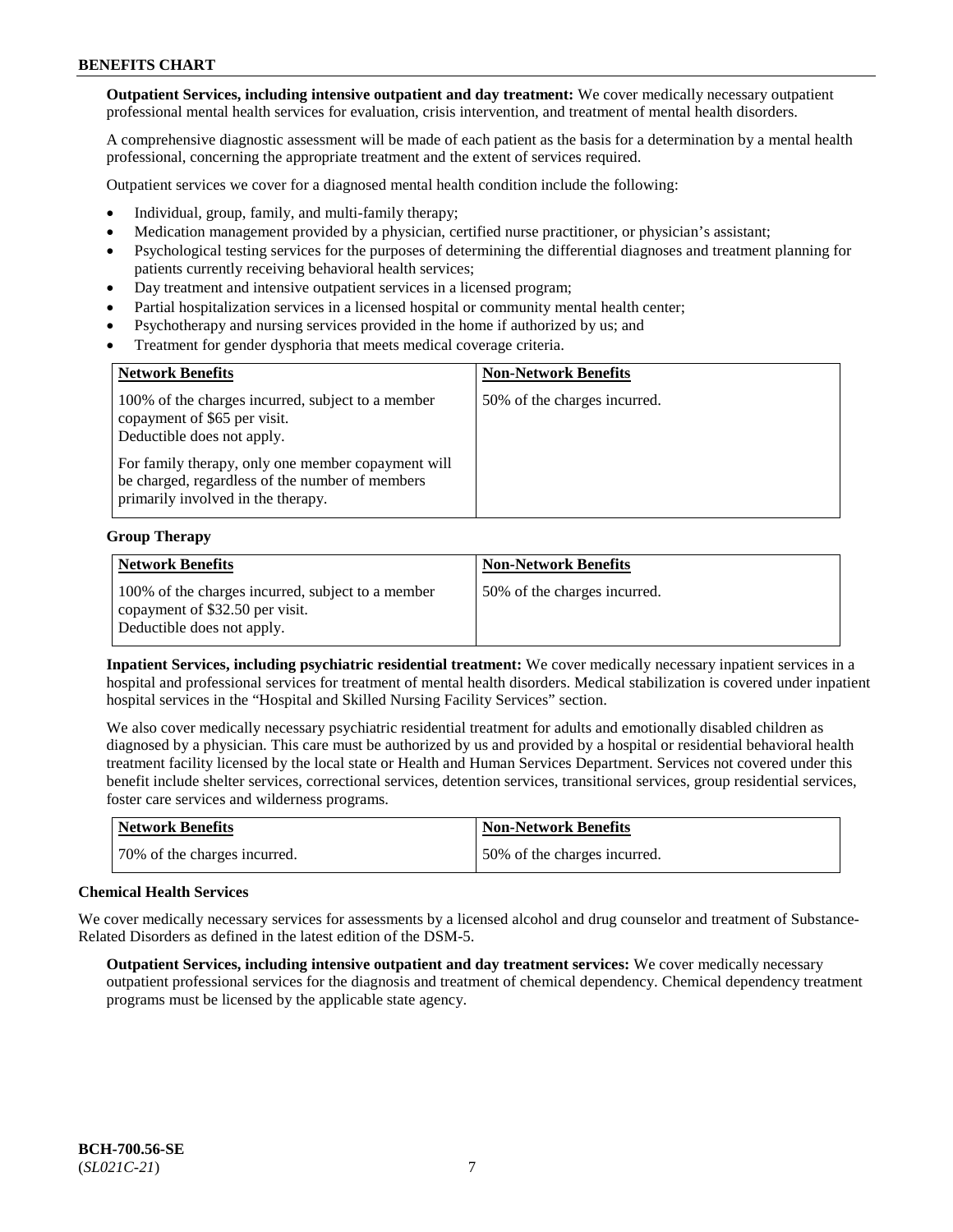Outpatient services we cover for a diagnosed chemical dependency condition include the following:

- Individual, group, family, and multi-family therapy provided in an office setting;
- Opiate replacement therapy including methadone and buprenorphine treatment; and
- Day treatment and intensive outpatient services in a licensed program.

| <b>Network Benefits</b>                                                                                                                     | <b>Non-Network Benefits</b>  |
|---------------------------------------------------------------------------------------------------------------------------------------------|------------------------------|
| 100% of the charges incurred, subject to a member<br>copayment of \$65 per visit.<br>Deductible does not apply.                             | 50% of the charges incurred. |
| For family therapy, only one member copayment will<br>be charged, regardless of the number of members<br>primarily involved in the therapy. |                              |

**Inpatient Services:** We cover medically necessary inpatient services in a hospital or primary residential treatment in a licensed chemical health treatment center. Primary residential treatment is an intensive residential treatment program of limited duration, typically 30 days or less.

We cover services provided in a hospital that is licensed by the local state and accredited by Medicare.

**Detoxification Services.** We cover detoxification services in a hospital or community detoxification facility if it is licensed by the local Health and Human Services Department.

| <b>Network Benefits</b>      | <b>Non-Network Benefits</b>  |
|------------------------------|------------------------------|
| 70% of the charges incurred. | 50% of the charges incurred. |

#### **Not Covered:**

See "Services Not Covered" in the Group Membership Contract.

# **CHIROPRACTIC SERVICES**

#### **Covered Services:**

We cover chiropractic services for rehabilitative care, provided to diagnose and treat acute neuromusculo-skeletal conditions.

Massage therapy which is performed in conjunction with other treatment/modalities by a chiropractor, is part of a prescribed treatment plan and is not billed separately is covered.

| <b>Network Benefits</b>                                                                                         | <b>Non-Network Benefits</b>                                           |
|-----------------------------------------------------------------------------------------------------------------|-----------------------------------------------------------------------|
| 100% of the charges incurred, subject to a member<br>copayment of \$65 per visit.<br>Deductible does not apply. | 50% of the charges incurred.<br>Limit of 20 visits per calendar year. |

#### **Not Covered:**

- Massage therapy for the purpose of comfort or convenience of the member.
- See "Services Not Covered" in the Group Membership Contract.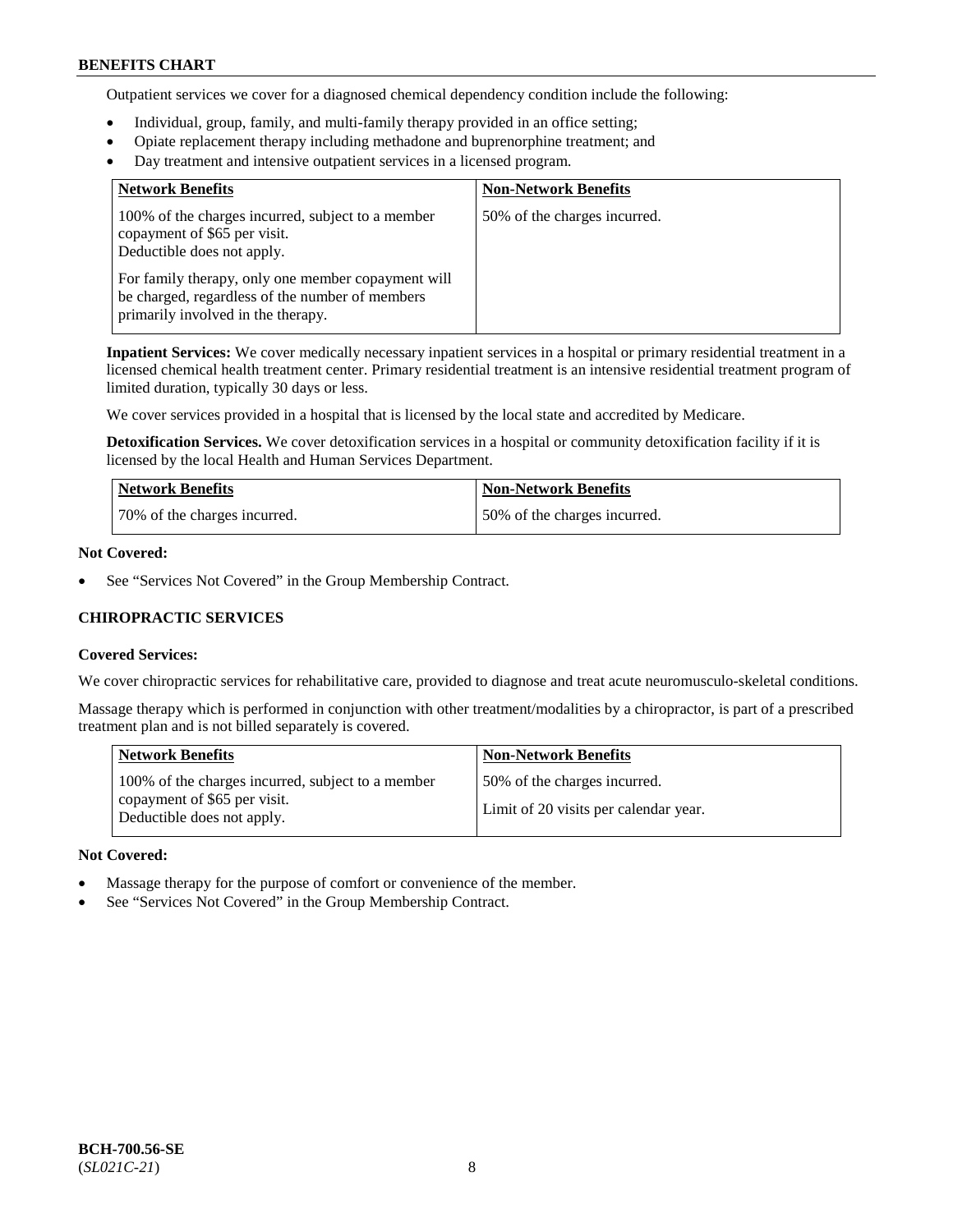# **CLINICAL TRIALS**

# **Covered Services:**

We cover certain routine services if you participate in a Phase I, Phase II, Phase III or Phase IV clinical trial that is conducted in relation to the prevention, detection, or treatment of cancer or other life-threatening disease or condition as defined in the Affordable Care Act. We cover routine patient costs for services that would be eligible under this Benefits Chart if the service was provided outside of a clinical trial.

| <b>Network Benefits</b>                                | <b>Non-Network Benefits</b>                            |
|--------------------------------------------------------|--------------------------------------------------------|
| Coverage level is same as corresponding Network        | Coverage level is same as corresponding Non-Network    |
| Benefit, depending on type of service provided such as | Benefit, depending on type of service provided such as |
| Office Visits for Illness or Injury, Inpatient or      | Office Visits for Illness or Injury, Inpatient or      |
| <b>Outpatient Hospital Services.</b>                   | Outpatient Hospital Services.                          |

# **Not Covered:**

- The investigative item, device or service itself.
- Items or services that are provided solely to satisfy data collection and analysis needs and that are not used in the direct clinical management of the patient.
- A service that is clearly inconsistent with widely accepted and established standards of care for a particular diagnosis.
- See "Services Not Covered" in the Group Membership Contract.

# **DENTAL SERVICES**

# **Covered Services:**

We cover services as described below.

**Accidental Dental Services:** We cover dentally necessary services to treat and restore damage done to sound, natural, unrestored teeth as a result of an accidental injury. Coverage is for damage caused by external trauma to face and mouth only, not for cracked or broken teeth which result from biting or chewing. We cover restorations, root canals, crowns and replacement of teeth lost that are directly related to the accident in which the member was involved. We cover initial exams, xrays, and palliative treatment including extractions, and other oral surgical procedures directly related to the accident. Subsequent treatment must be initiated within the specified time-frame and must be directly related to the accident. We do not cover restoration and replacement of teeth that are not "sound and natural" at the time of the accident.

Full mouth rehabilitation to correct occlusion (bite) and malocclusion (misaligned teeth not due to the accident) are not covered.

When an implant-supported dental prosthetic treatment is pursued, the accidental dental benefit will be applied to the prosthetic procedure. Benefits are limited to the amount that would be paid toward the placement of a removable dental prosthetic appliance that could be used in the absence of implant treatment. Care must be provided or pre-authorized by a HealthPartners dentist.

| <b>Network Benefits</b>      | <b>Non-Network Benefits</b>   |
|------------------------------|-------------------------------|
| 80% of the charges incurred. | 150% of the charges incurred. |

For all accidental dental services, treatment and/or restoration must be initiated within six months of the date of the injury. Coverage is limited to the initial course of treatment and/or initial restoration. Services must be provided within twenty-four months of the date of injury to be covered.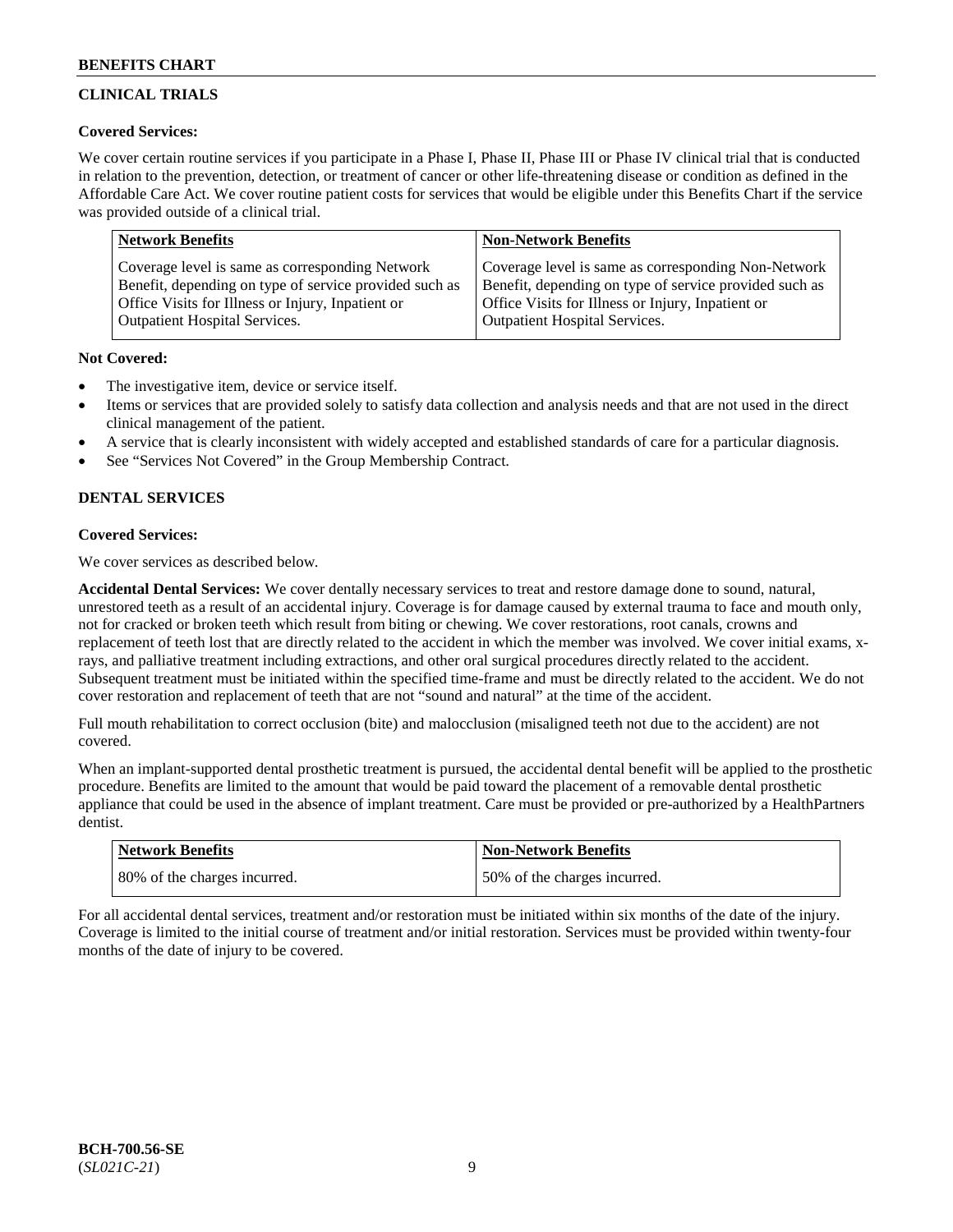# **Medical Referral Dental Services**

**Medically Necessary Outpatient Dental Services:** We cover medically necessary outpatient dental services. Coverage is limited to dental services required for treatment of an underlying medical condition, e.g., removal of teeth to complete radiation treatment for cancer of the jaw, cysts and lesions.

| <b>Network Benefits</b>                                                                                         | <b>Non-Network Benefits</b>  |
|-----------------------------------------------------------------------------------------------------------------|------------------------------|
| 100% of the charges incurred, subject to a member<br>copayment of \$65 per visit.<br>Deductible does not apply. | 50% of the charges incurred. |

**Medically Necessary Hospitalization and Anesthesia for Dental Care:** We cover medically necessary hospitalization for dental care. This is limited to charges incurred by a member who: (1) is a child under age  $5$ ; (2) is severely disabled; (3) has a medical condition and requires hospitalization or general anesthesia for dental care treatment; or (4) is a child between age 5 and 12 and care in dental offices has been attempted unsuccessfully and usual methods of behavior modification have not been successful, or when extensive amounts of restorative care, exceeding four appointments, are required. Coverage is limited to facility and anesthesia charges. Oral surgeon/dentist professional fees are not covered.

| <b>Network Benefits</b>      | Non-Network Benefits         |
|------------------------------|------------------------------|
| 70% of the charges incurred. | 50% of the charges incurred. |

**Medical Complications of Dental Care:** We cover medical complications of dental care. Treatment must be medically necessary care and related to medical complications of non-covered dental care, including complications of the head, neck, or substructures.

| <b>Network Benefits</b>                                                                                         | <b>Non-Network Benefits</b>  |
|-----------------------------------------------------------------------------------------------------------------|------------------------------|
| 100% of the charges incurred, subject to a member<br>copayment of \$65 per visit.<br>Deductible does not apply. | 50% of the charges incurred. |

**Oral Surgery**: We cover oral surgery. Coverage is limited to treatment of medical conditions requiring oral surgery, such as treatment of oral neoplasm, non-dental cysts, fracture of the jaws, trauma of the mouth and jaws.

| <b>Network Benefits</b>                                                                                         | <b>Non-Network Benefits</b>  |
|-----------------------------------------------------------------------------------------------------------------|------------------------------|
| 100% of the charges incurred, subject to a member<br>copayment of \$65 per visit.<br>Deductible does not apply. | 50% of the charges incurred. |

**Treatment of Cleft Lip and Cleft Palate:** We cover treatment of cleft lip and cleft palate of a dependent child to age 26, including orthodontic treatment and oral surgery directly related to the cleft. Benefits are limited to inpatient or outpatient expenses arising from medical and dental treatment that was scheduled or initiated prior to the dependent turning age 19. Dental services that are not required for the treatment of cleft lip or cleft palate are not covered. If a dependent child covered under this Contract is also covered under a dental plan which includes orthodontic services, that dental plan shall be considered primary for the necessary orthodontic services. Oral appliances are subject to the same copayment, conditions and limitations as durable medical equipment.

| <b>Network Benefits</b>                                                                                         | <b>Non-Network Benefits</b>  |
|-----------------------------------------------------------------------------------------------------------------|------------------------------|
| 100% of the charges incurred, subject to a member<br>copayment of \$65 per visit.<br>Deductible does not apply. | 50% of the charges incurred. |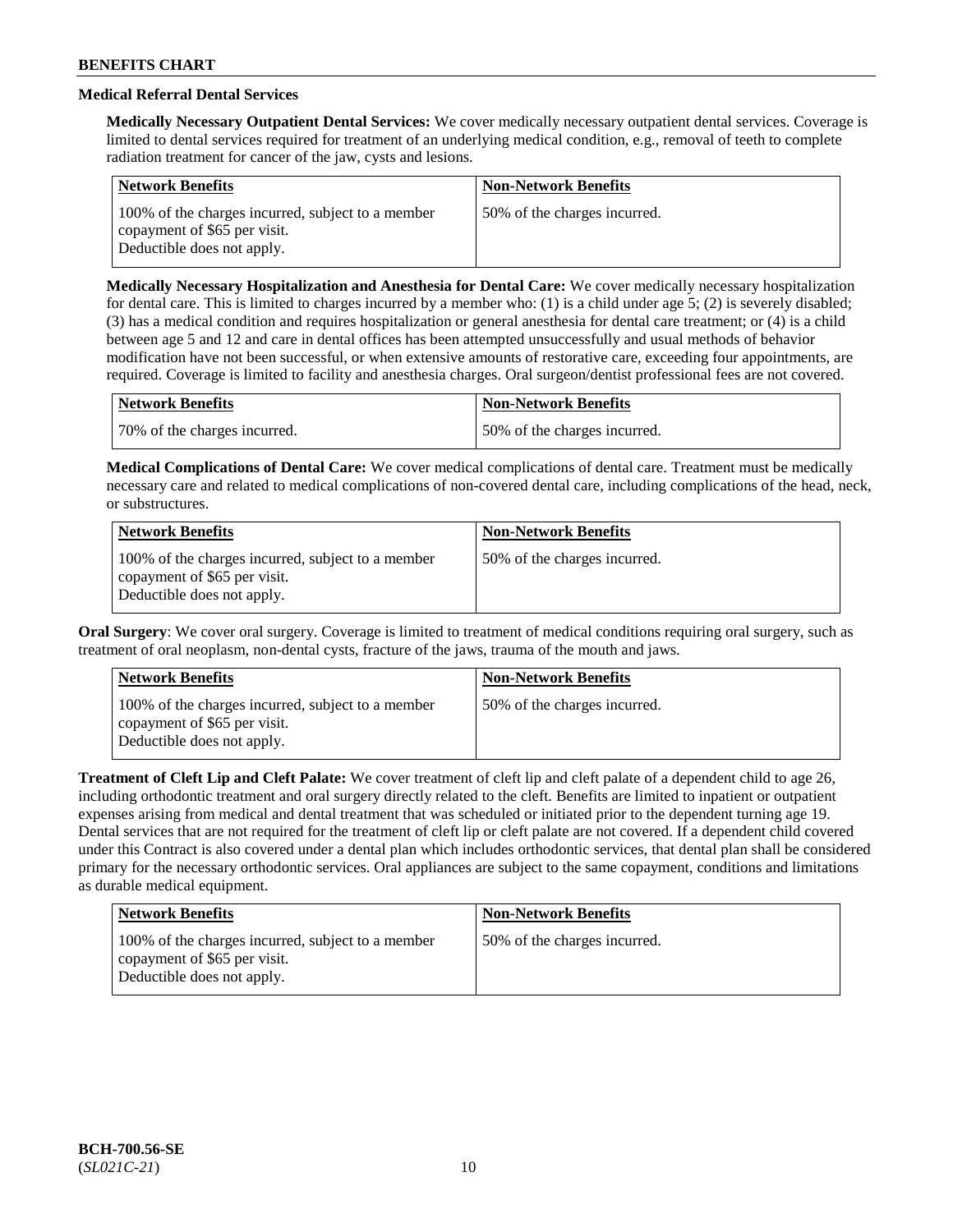**Treatment of Temporomandibular Disorder (TMD) and Craniomandibular Disorder (CMD):** We cover surgical and non-surgical treatment of temporomandibular disorder (TMD) and craniomandibular disorder (CMD), which is medically necessary care. Dental services which are not required to directly treat TMD or CMD are not covered.

| <b>Network Benefits</b>                                                                                         | <b>Non-Network Benefits</b>  |
|-----------------------------------------------------------------------------------------------------------------|------------------------------|
| 100% of the charges incurred, subject to a member<br>copayment of \$65 per visit.<br>Deductible does not apply. | 50% of the charges incurred. |

# **Not Covered:**

- Dental treatment, procedures or services not listed in this Benefits Chart.
- Accident related dental services if treatment is (1) provided to teeth which are not sound and natural, (2) to teeth which have been restored, (3) initiated beyond six months from the date of the injury, (4) received beyond the initial treatment or restoration or (5) received beyond twenty-four months from the date of injury.
- Oral surgery to remove wisdom teeth.
- Orthognathic treatment or procedures and all related services, unless it is required to treat TMD or CMD and it meets our medical coverage criteria.
- See "Services Not Covered" in the Group Membership Contract.

# **DIAGNOSTIC IMAGING SERVICES**

#### **Covered Services:**

We cover diagnostic imaging, when ordered by a provider and provided in a clinic or outpatient hospital facility.

For Network Benefits, non-emergent, scheduled outpatient Magnetic Resonance Imaging (MRI) and Computed Tomography (CT) must be provided at a designated facility. Your physician or facility will obtain or verify prior authorization for these services with HealthPartners, as needed.

We cover services provided in a clinic or outpatient hospital facility (to see the benefit level for inpatient hospital or skilled nursing facility services, see benefits under Inpatient Hospital and Skilled Nursing Facility Services).

# **Outpatient Magnetic Resonance Imaging (MRI) and Computed Tomography (CT)**

| Network Benefits             | <b>Non-Network Benefits</b>  |
|------------------------------|------------------------------|
| 70% of the charges incurred. | 50% of the charges incurred. |

# **All other outpatient diagnostic imaging services for illness or injury**

#### **Services for illness or injury**

| <b>Network Benefits</b>      | Non-Network Benefits         |
|------------------------------|------------------------------|
| 70% of the charges incurred. | 50% of the charges incurred. |

#### **Preventive services (MRI/CT procedures are not considered preventive)**

Diagnostic imaging services associated with preventive services are covered at the benefit level shown in the "Preventive Services" section of this Benefits Chart.

#### **Not Covered:**

See "Services Not Covered" in the Group Membership Contract.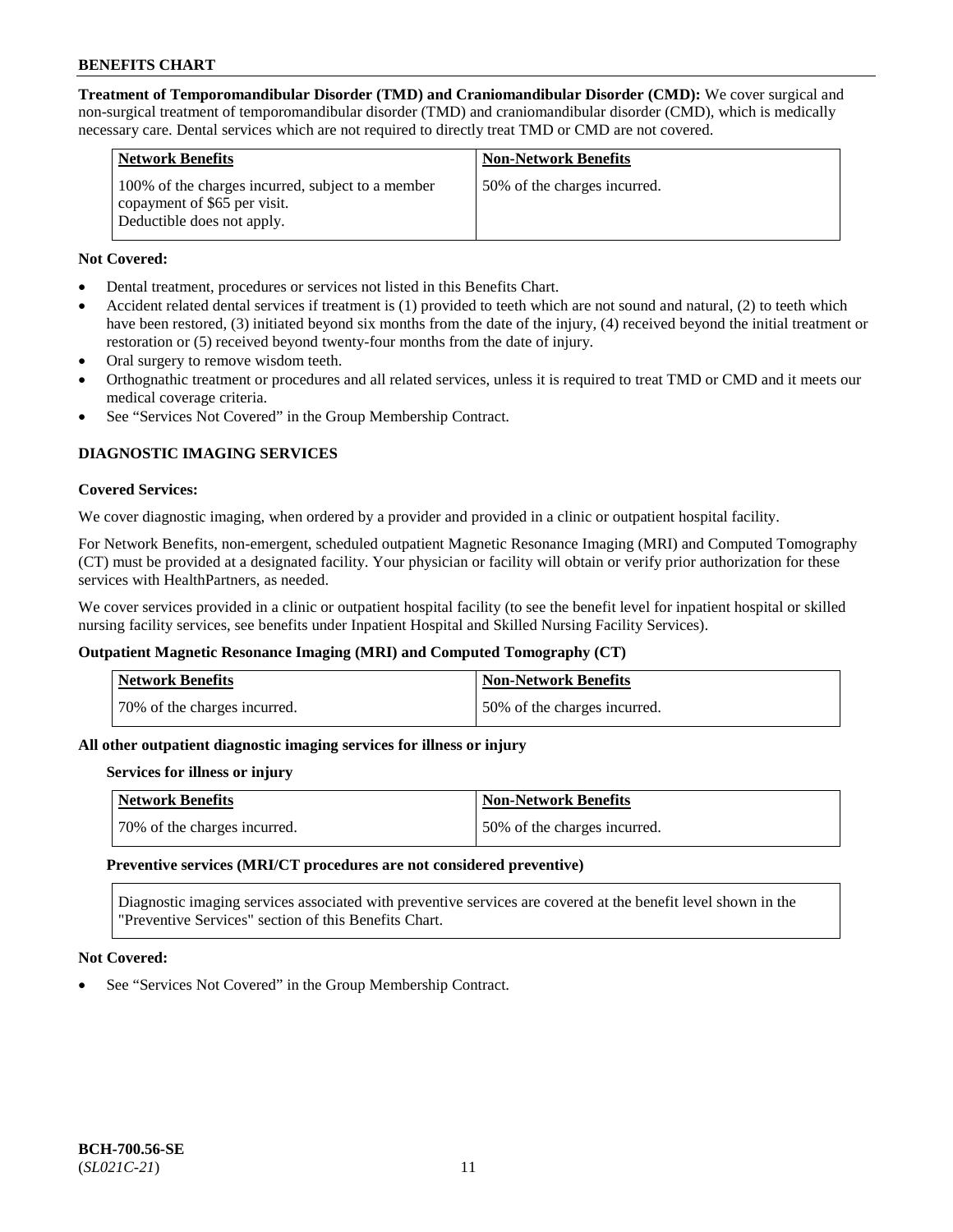# **DURABLE MEDICAL EQUIPMENT, PROSTHETICS, ORTHOTICS, AND SUPPLIES**

### **Covered Services:**

We cover equipment and services, as described below.

We cover durable medical equipment and services, prosthetics, orthotics and supplies, subject to the limitations below, including certain disposable supplies, enteral feedings and the following diabetic supplies and equipment: glucose monitors, insulin pumps, syringes, blood and urine test strips and other diabetic supplies as deemed medically appropriate and necessary, for members with gestational, Type I or Type II diabetes.

External hearing aids (including osseointegrated or bone anchored) for members age 18 or younger who have hearing loss that is not correctable by other covered procedures. Coverage is limited to one basic, standard hearing aid for each ear every three years. A basic hearing aid is defined as a hearing device that consists of a microphone, amplifier, volume control, battery and receiver. It does not include upgrades above and beyond the functionality of a basic hearing aid, including but not limited to hearing improvements for group settings, background noise, Bluetooth/remote control functionality, or extended warranties. Charges for upgrades above the cost of a basic, standard hearing aid are not covered.

#### **Diabetic supplies purchased at a pharmacy**

| <b>Network Benefits</b>                                    | <b>Non-Network Benefits</b>   |
|------------------------------------------------------------|-------------------------------|
| 70% of the charges incurred.<br>Deductible does not apply. | 50\% of the charges incurred. |

#### **Diabetic supplies purchased from a non-pharmacy provider**

| <b>Network Benefits</b>                                              | <b>Non-Network Benefits</b>  |
|----------------------------------------------------------------------|------------------------------|
| 70% of the charges incurred if purchased from an<br>approved vendor. | 50% of the charges incurred. |

#### **Special dietary treatment for Phenylketonuria (PKU) if it meets our medical coverage criteria**

| Network Benefits                                           | <b>Non-Network Benefits</b>   |
|------------------------------------------------------------|-------------------------------|
| 70% of the charges incurred.<br>Deductible does not apply. | 150% of the charges incurred. |

#### **Oral amino acid based elemental formula if it meets our medical coverage criteria**

| <b>Network Benefits</b>      | <b>Non-Network Benefits</b>  |
|------------------------------|------------------------------|
| 70% of the charges incurred. | 50% of the charges incurred. |

#### **All other durable medical equipment, prosthetics, orthotics and supplies**

| Network Benefits             | <b>Non-Network Benefits</b>  |
|------------------------------|------------------------------|
| 70% of the charges incurred. | 50% of the charges incurred. |

#### **Limitations:**

Coverage of durable medical equipment is limited by the following:

- No more than a 93-day supply of diabetic supplies are covered and dispensed at a time.
- Payment will not exceed the cost of an alternate piece of equipment or service that is effective and medically necessary.
- Wigs for hair loss resulting from alopecia areata are limited to one per calendar year.
- For prosthetic benefits, other than hair prostheses (i.e., wigs) for hair loss resulting from alopecia areata and oral appliances for cleft lip and cleft palate, payment will not exceed the cost of an alternate piece of equipment or service that is effective, medically necessary and enables members to conduct standard activities of daily living.
- We reserve the right to determine if an item will be approved for rental vs. purchase.
- We require that certain diabetic supplies and equipment be purchased at a pharmacy.
- Diabetic supplies and equipment are limited to certain models and brands.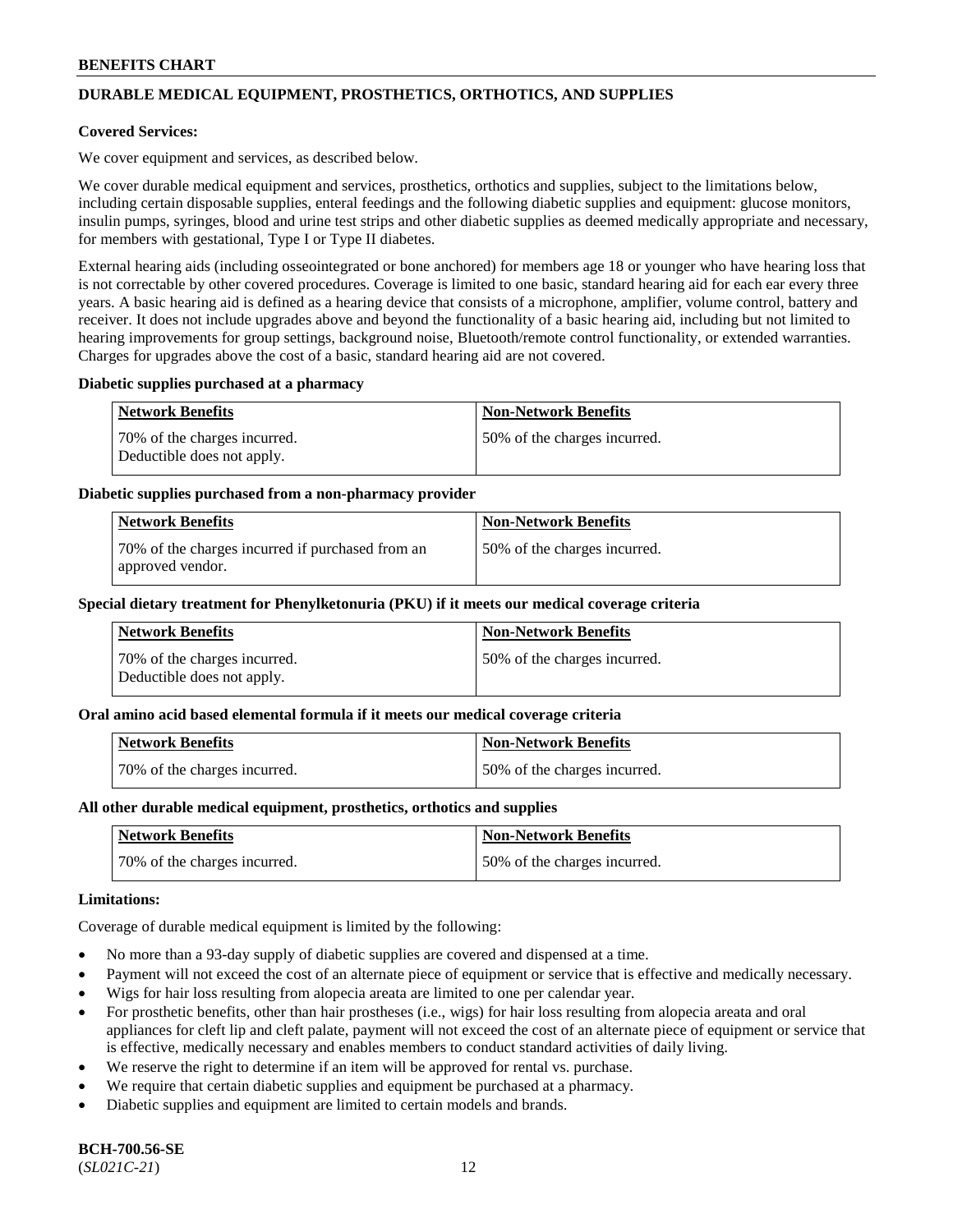- Durable medical equipment and supplies must be obtained from or repaired by approved vendors.
- Covered services and supplies are based on established medical policies, which are subject to periodic review and modification by the medical or dental directors. Our coverage policy for diabetic supplies includes information on our required models and brands. These medical policies (medical coverage criteria) are available by calling Member Services or logging on to your "*my*HealthPartners" account a[t healthpartners.com.](https://www.healthpartners.com/hp/index.html)

# **Not Covered:**

Items that are not eligible for coverage include, but are not limited to:

- Replacement or repair of any covered items, if the items are (i) damaged or destroyed by misuse, abuse or carelessness, (ii) lost; or (iii) stolen.
- Duplicate or similar items.
- Labor and related charges for repair of any covered items which are more than the cost of replacement by an approved vendor.
- Sales tax, mailing, delivery charges, service call charges.
- Items that are primarily educational in nature or for hygiene, vocation, comfort, convenience or recreation.
- Communication aids or devices: equipment to create, replace or augment communication abilities including, but not limited to, speech processors, receivers, communication boards, or computer or electronic assisted communication.
- Hearing aids (implantable and external, including osseointegrated or bone anchored) and their fitting, except as specifically described in this Benefits Chart. This exclusion does not apply to cochlear implants.
- Eyeglasses, contact lenses and their fitting, measurement and adjustment, except as specifically described in this Benefits Chart.
- Hair prostheses (wigs), except as specifically described in this Benefits Chart.
- Household equipment which primarily has customary uses other than medical, such as, but not limited to, exercise cycles, air purifiers, central or unit air conditioners, water purifiers, non-allergenic pillows, mattresses or waterbeds.
- Household fixtures including, but not limited to, escalators or elevators, ramps, swimming pools and saunas.
- Modifications to the structure of the home including, but not limited to, wiring, plumbing or charges for installation of equipment.
- Vehicle, car or van modifications including, but not limited to, hand brakes, hydraulic lifts and car carrier.
- Rental equipment while owned equipment is being repaired by non-contracted vendors, beyond one month rental of medically necessary equipment.
- Other equipment and supplies, including but not limited to assistive devices, that we determine are not eligible for coverage.
- See "Services Not Covered" in the Group Membership Contract.

# **EMERGENCY AND URGENTLY NEEDED CARE SERVICES**

# **Covered Services:**

We cover services for emergency care and urgently needed care if the services are otherwise eligible for coverage under this Benefits Chart.

**Urgently Needed Care.** These are services to treat an unforeseen illness or injury, which are required in order to prevent a serious deterioration in your health, and which cannot be delayed until the next available clinic or office hours.

# **Urgently Needed care at clinics**

| <b>Network Benefits</b>                                                                                         | <b>Non-Network Benefits</b> |
|-----------------------------------------------------------------------------------------------------------------|-----------------------------|
| 100% of the charges incurred, subject to a member<br>copayment of \$65 per visit.<br>Deductible does not apply. | See Network Benefits.       |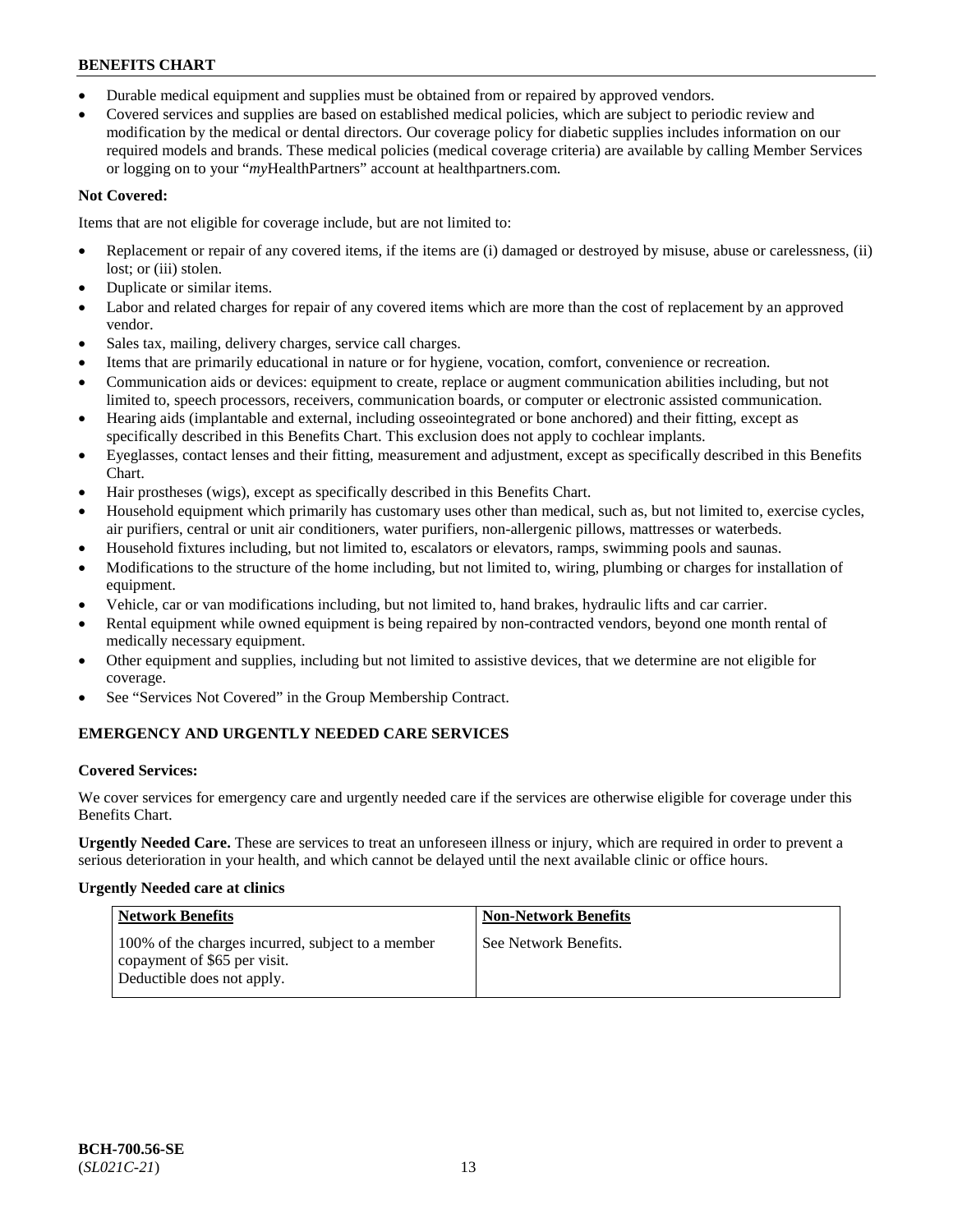**Emergency Care.** These are services to treat: (1) the sudden, unexpected onset of illness or injury which, if left untreated or unattended until the next available clinic or office hours, would result in hospitalization, or (2) a condition requiring professional health services immediately necessary to preserve life or stabilize health.

When reviewing claims for coverage of emergency services, our medical director will take into consideration a reasonable layperson's belief that the circumstances required immediate medical care that could not wait until the next working day or next available clinic appointment. Emergency care also includes an immediate response service available on a 24-hour, sevenday-a-week basis for each child, or person, having a psychiatric crisis, a mental health crisis, or a mental health emergency.

# **Emergency care in a hospital emergency room, including professional services of a physician**

| <b>Network Benefits</b>      | <b>Non-Network Benefits</b> |
|------------------------------|-----------------------------|
| 70% of the charges incurred. | See Network Benefits.       |

# **Inpatient emergency care in a hospital**

| Network Benefits             | <b>Non-Network Benefits</b> |
|------------------------------|-----------------------------|
| 70% of the charges incurred. | See Network Benefits.       |

# **Not Covered:**

• See "Services Not Covered" in the Group Membership Contract.

# **GENE THERAPY**

# **Covered Services:**

We cover gene therapy treatment that meets our current medical coverage criteria.

| <b>Network Benefits</b>                                                                                                                                                                                 | <b>Non-Network Benefits</b> |
|---------------------------------------------------------------------------------------------------------------------------------------------------------------------------------------------------------|-----------------------------|
| Coverage level is same as corresponding Network<br>Benefit, depending on type of service provided, such as<br>Office Visits for Illness or Injury, Inpatient or<br><b>Outpatient Hospital Services.</b> | No Coverage.                |

#### **Limitations:**

- Gene therapy must be provided by a designated provider.
- Specific types of gene therapy are limited to therapies and conditions specified in our medical coverage criteria.

#### **Not Covered:**

See "Services Not Covered" in the Group Membership Contract.

# **HEALTH EDUCATION**

#### **Covered Services:**

We cover education for preventive services and education for the management of chronic health problems (such as diabetes).

| Network Benefits                                            | <b>Non-Network Benefits</b>  |
|-------------------------------------------------------------|------------------------------|
| 100% of the charges incurred.<br>Deductible does not apply. | 50% of the charges incurred. |

### **Not Covered:**

See "Services Not Covered" in the Group Membership Contract.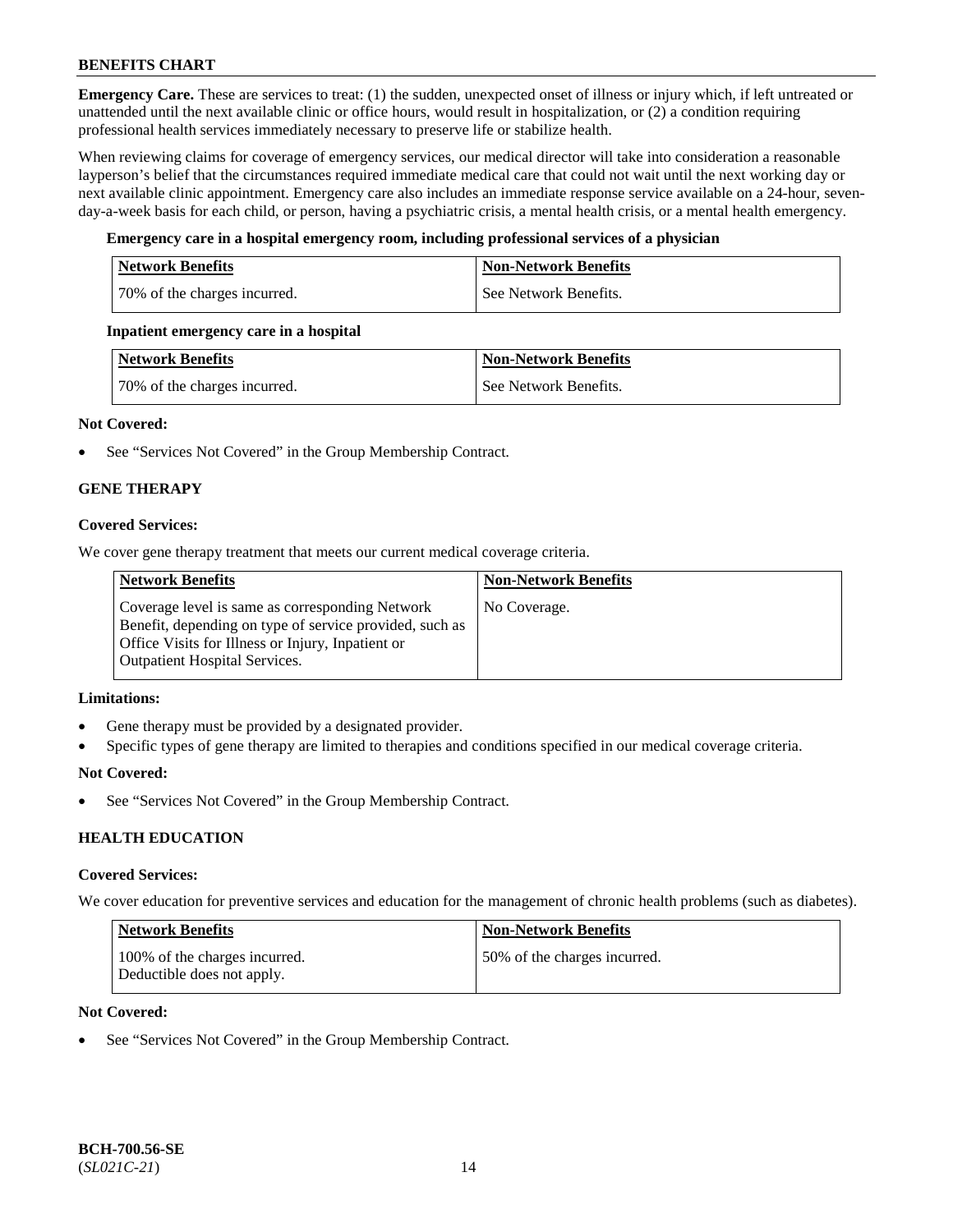# **HOME-BASED COMPREHENSIVE HEALTH RISK ASSESSMENT**

#### **Covered Services:**

If you meet our criteria for coverage, you may qualify for our home-based comprehensive health risk assessment program. The program covers a health assessment with a designated nurse practitioner.

| <b>Network Benefits</b>                                     | <b>Non-Network Benefits</b> |
|-------------------------------------------------------------|-----------------------------|
| 100% of the charges incurred.<br>Deductible does not apply. | No Coverage.                |

#### **Not Covered:**

See "Services Not Covered" in the Group Membership Contract.

# **HOME HEALTH SERVICES**

#### **Covered Services:**

We cover skilled nursing services, physical therapy, occupational therapy, speech therapy, respiratory therapy and other therapeutic services, non-routine prenatal and postnatal services, routine postnatal well child visits (as described in the Medical Coverage Criteria), phototherapy services for newborns, home health aide services and other eligible home health services when provided in your home, if you are homebound (i.e., unable to leave home without considerable effort due to a medical condition. Lack of transportation does not constitute homebound status). For phototherapy services for newborns and high risk pre-natal services, supplies and equipment are included.

We cover total parenteral nutrition/intravenous ("TPN/IV") therapy, equipment, supplies and drugs in connection with IV therapy. IV line care kits are covered under Durable Medical Equipment.

You do not need to be homebound to receive total parenteral nutrition/intravenous ("TPN/IV") therapy.

We cover palliative care benefits. Palliative care includes symptom management, education and establishing goals of care. We waive the requirement that you be homebound for a limited number of home visits for palliative care (as shown in the Benefits Chart), if you have a life-threatening, non-curable condition which has a prognosis of survival of two years or less. Additional palliative care visits are eligible under the home health services benefit if you are homebound and meet all other requirements defined in this section.

Home health services are eligible and covered only when:

- medically necessary; and
- provided as rehabilitative care, terminal care or maternity care; and
- ordered by a physician, and included in the written home care plan.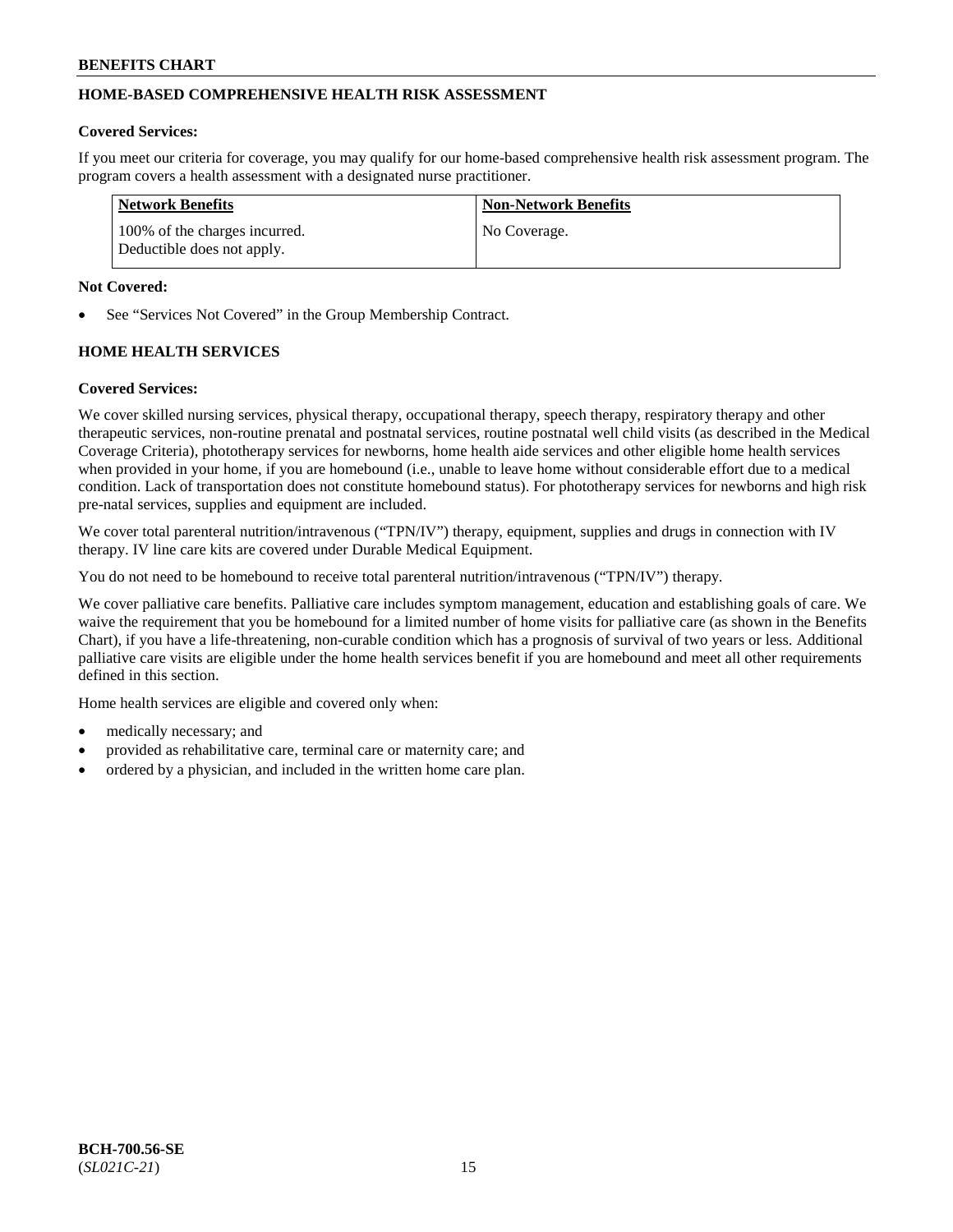# **Physical therapy, occupational therapy, speech therapy, respiratory therapy, home health aide services and palliative care**

| <b>Network Benefits</b>                                                                                                                                                                                                                                       | <b>Non-Network Benefits</b>  |
|---------------------------------------------------------------------------------------------------------------------------------------------------------------------------------------------------------------------------------------------------------------|------------------------------|
| 100% of the charges incurred, subject to a member<br>copayment of \$65 per visit.<br>Deductible does not apply.                                                                                                                                               | 50% of the charges incurred. |
| If more than one home health visit occurs in a day, a<br>separate copayment applies to each. For example, if an<br>occupational therapist and a physical therapist visit a<br>member in the same day, a separate copayment will be<br>charged for each visit. |                              |

# **TPN/IV therapy, skilled nursing services, non-routine prenatal/postnatal services, and phototherapy**

| <b>Network Benefits</b>                                     | <b>Non-Network Benefits</b>  |
|-------------------------------------------------------------|------------------------------|
| 100% of the charges incurred.<br>Deductible does not apply. | 50% of the charges incurred. |

Each 24-hour visit (or shifts of up to 24-hour visits) equals one visit and counts toward the Maximum visits for all other services shown below. Any visit that lasts less than 24 hours, regardless of the length of the visit, will count as one visit toward the Maximum visits for all other services shown below. All visits must be medically necessary and benefit eligible.

#### **Routine postnatal well child visits**

| <b>Network Benefits</b>                                     | <b>Non-Network Benefits</b>   |
|-------------------------------------------------------------|-------------------------------|
| 100% of the charges incurred.<br>Deductible does not apply. | 150% of the charges incurred. |

#### **Maximum visits for palliative care**

If you are eligible to receive palliative care in the home and you are not homebound, there is a maximum of 12 visits per calendar year.

#### **Maximum visits for all other services**

| <b>Network Benefits</b>       | <b>Non-Network Benefits</b>  |
|-------------------------------|------------------------------|
| 120 visits per calendar year. | 60 visits per calendar year. |

Each visit provided under the Network Benefits and Non-Network Benefits counts toward the maximums shown under all Maximum visits sections. The routine postnatal well child visit does not count toward the visit limit.

#### **Limitations:**

- Home health services are not provided as a substitute for a primary caregiver in the home or as relief (respite) for a primary caregiver in the home. We will not reimburse family members or residents in your home for the above services.
- A service shall not be considered a skilled nursing service merely because it is performed by, or under the direct supervision of, a licensed nurse. Where a service (such as tracheotomy suctioning or ventilator monitoring) or like services, can be safely and effectively performed by a non-medical person (or self-administered), without the direct supervision of a licensed nurse, the service shall not be regarded as a skilled nursing service, whether or not a skilled nurse actually provides the service. The unavailability of a competent person to provide a non-skilled service shall not make it a skilled service when a skilled nurse provides it. Only the skilled nursing component of so-called "blended" services (i.e. services which include skilled and non-skilled components) are covered under this Benefits Chart.

#### **Not Covered:**

- Financial or legal counseling services.
- Housekeeping or meal services in your home.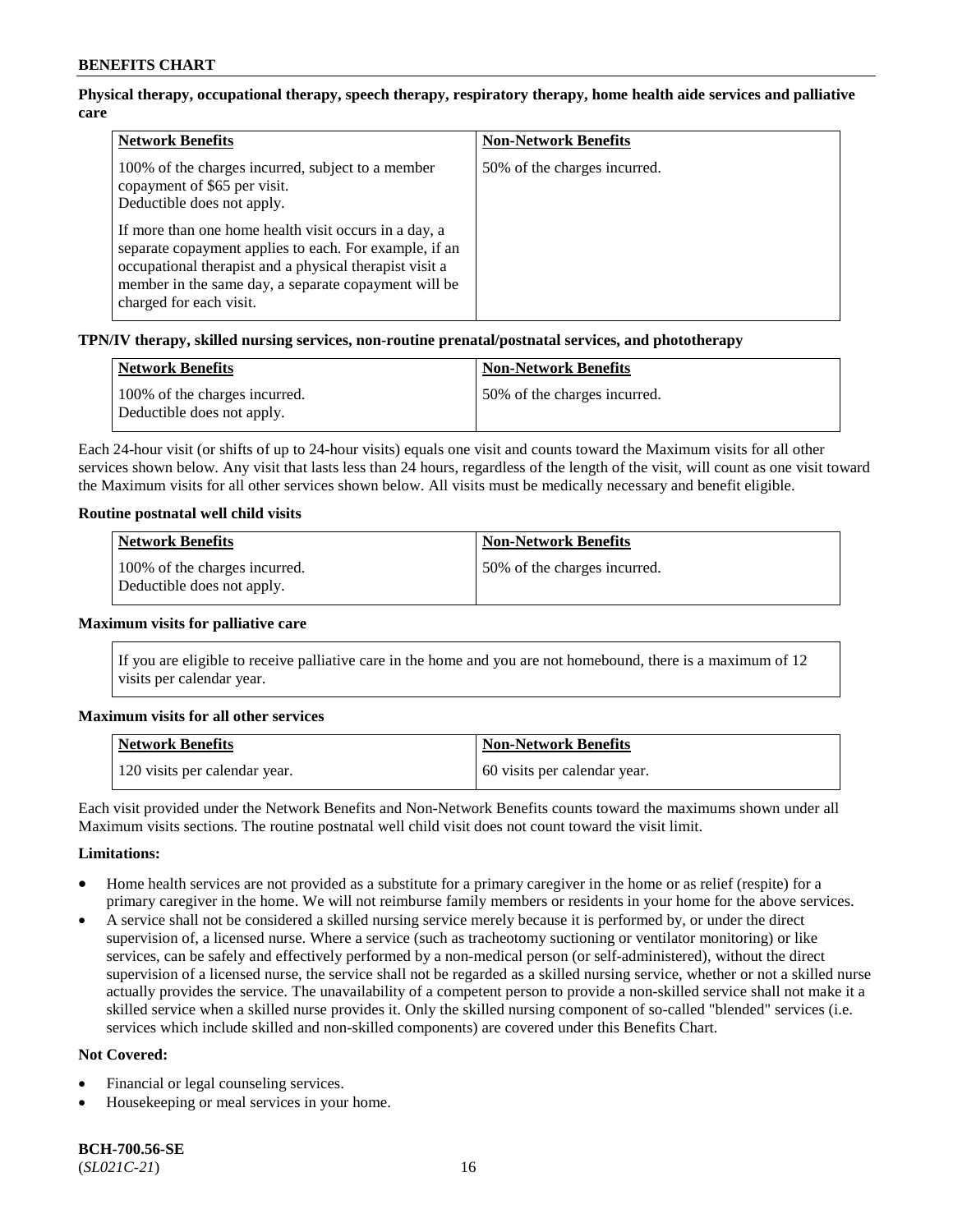- Private duty nursing services. This exclusion does not apply if covered person is also covered under Medical Assistance under 256B.0625, subdivision 7, with the exception of section 256B.0654 subdivision 4.
- Services provided by a family member or enrollee, or a resident in the enrollee's home.
- Vocational rehabilitation and recreational or educational therapy. Recreation therapy is therapy provided solely for the purpose of recreation, including but not limited to: (a) requests for physical therapy or occupational therapy to improve athletic ability, and (b) braces or guards to prevent sports injuries.
- See "Services Not Covered" in the Group Membership Contract.

# **HOME HOSPICE SERVICES**

#### **Applicable Definitions:**

**Part-time.** This is up to two hours of service per day, more than two hours is considered continuous care.

**Continuous Care.** This is from two to twelve hours of service per day provided by a registered nurse, licensed practical nurse, or home health aide, during a period of crisis in order to maintain a terminally ill patient at home.

**Appropriate Facility.** This is a nursing home, hospice residence, or other inpatient facility.

**Custodial Care Related to Hospice Services.** This means providing assistance in the activities of daily living and the care needed by a terminally ill patient which can be provided by primary caregiver (i.e., family member or friend) who is responsible for the patient's home care.

#### **Covered Services:**

**Home Hospice Program.** We cover the services described below if you are terminally ill and accepted as a home hospice program participant. You must meet the eligibility requirements of the program, and elect to receive services through the home hospice program. The services will be provided in your home, with inpatient care available when medically necessary as described below. If you elect to receive hospice services, you do so in lieu of curative treatment for your terminal illness for the period you are enrolled in the home hospice program.

**Eligibility:** In order to be eligible to be enrolled in the home hospice program, you must: (1) be a terminally ill patient (prognosis of six months or less); (2) have chosen a palliative treatment focus (i.e., emphasizing comfort and supportive services rather than treatment attempting to cure the disease or condition); and (3) continue to meet the terminally ill prognosis as reviewed by our medical director or his or her designee over the course of care. You may withdraw from the home hospice program at any time.

**Eligible Services:** Hospice services include the following services provided in accordance with an approved hospice treatment plan.

- Home Health Services:
	- o Part-time care provided in your home by an interdisciplinary hospice team (which may include a physician, nurse, social worker, and spiritual counselor) and medically necessary home health services are covered.
	- o One or more periods of continuous care in your home or in a setting which provides day care for pain or symptom management, when medically necessary, will be covered.
- Inpatient Services: We cover medically necessary inpatient services.
- Other Services:
	- o Respite care is covered for care in your home or in an appropriate facility, to give your primary caregivers (i.e., family members or friends) rest and/or relief when necessary in order to maintain a terminally ill patient at home.
	- o Medically necessary medications for pain and symptom management.
	- o Semi-electric hospital beds and other durable medical equipment are covered.
	- o Emergency and non-emergency care is covered.

| Network Benefits                                            | <b>Non-Network Benefits</b>  |
|-------------------------------------------------------------|------------------------------|
| 100% of the charges incurred.<br>Deductible does not apply. | 50% of the charges incurred. |

Respite care is limited to 5 days per episode, and respite care and continuous care combined are limited to 30 days.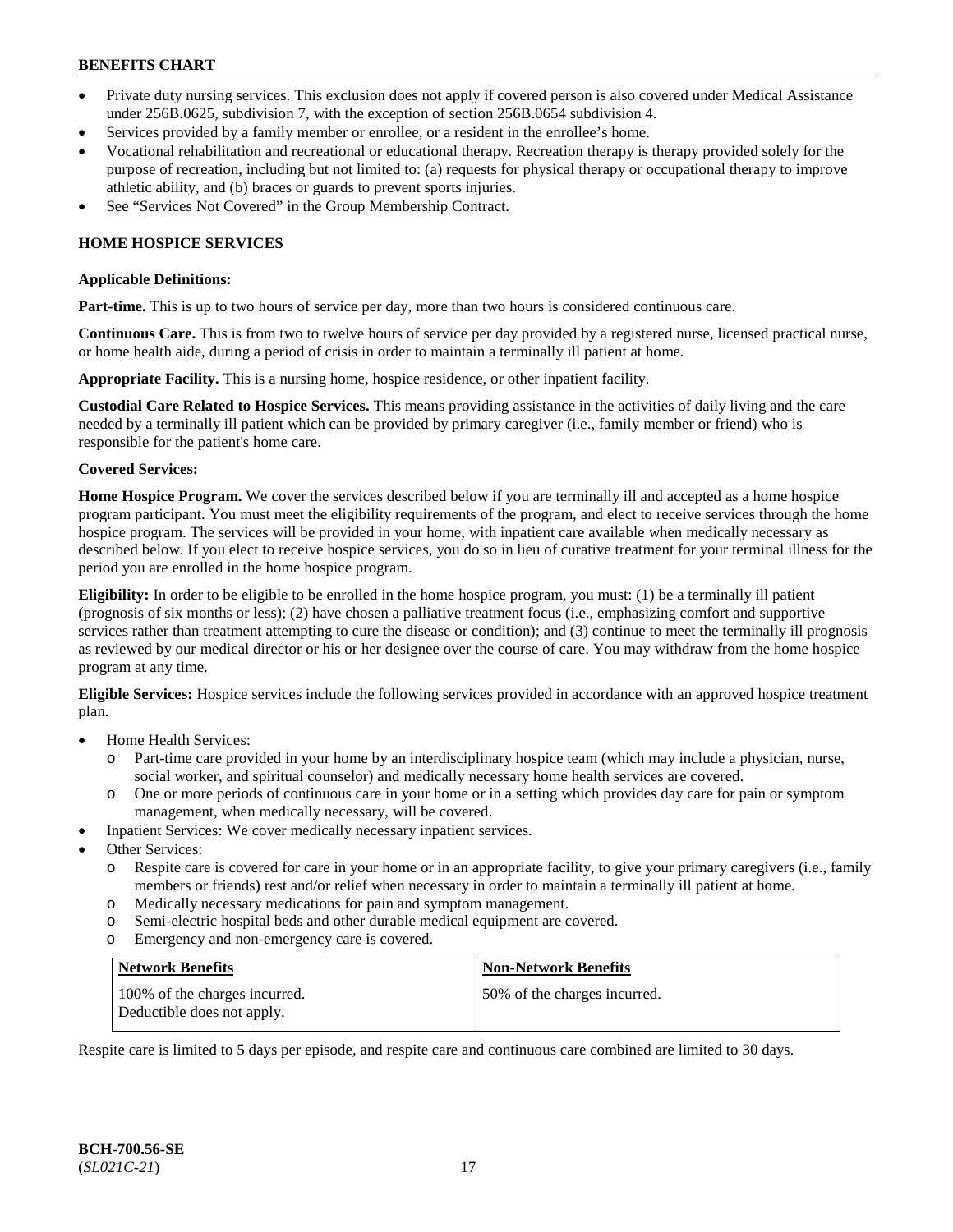# **Not Covered:**

- Financial or legal counseling services.
- Housekeeping or meal services in your home.
- Custodial or maintenance care related to hospice services, whether provided in the home or in a nursing home.
- Any service not specifically described as covered services under this home hospice services benefits.
- Any services provided by members of your family or residents in your home.
- See "Services Not Covered" in the Group Membership Contract.

# **HOSPITAL AND SKILLED NURSING FACILITY SERVICES**

# **Covered Services:**

We cover services as described below.

# **Medical or Surgical Hospital Services**

**Inpatient Hospital Services:** We cover the following medical or surgical services, for the treatment of acute illness or injury, which require the level of care only provided in an acute care facility. These services must be authorized by a physician.

Inpatient hospital services include: room and board; the use of operating or maternity delivery rooms; intensive care facilities; newborn nursery facilities; general nursing care, anesthesia, laboratory and diagnostic imaging services, radiation therapy, physical therapy, prescription drugs or other medications administered during treatment, blood and blood products (unless replaced), and blood derivatives, and other diagnostic or treatment related hospital services; physician and other professional medical and surgical services provided while in the hospital, including gender reassignment surgery that meets medical coverage criteria.

We cover up to 120 hours of services provided by a private duty nurse or personal care assistant who has provided home care services to a ventilator-dependent patient, solely for the purpose of assuring adequate training of the hospital staff to communicate with that patient.

Services for items for personal convenience, such as television rental, are not covered.

We cover, following a vaginal delivery, a minimum of 48 hours of inpatient care for the mother and newborn child. We cover, following a caesarean section delivery, a minimum of 96 hours of inpatient care for the mother and newborn child. If the duration of inpatient care is less than these minimums, we also cover a minimum of one home visit by a registered nurse for post-delivery care, within four days of discharge of the mother and newborn child. Services provided by the registered nurse include, but are not limited to, parent education, assistance and training in breast and bottle feeding, and conducting any necessary and appropriate clinical tests. We shall not provide any compensation or other non-medical remuneration to encourage a mother and newborn to leave inpatient care before the duration minimums specified.

Group health plans and health insurance issuers generally may not, under Federal law, restrict benefits for any hospital length of stay in connection with childbirth for the mother of newborn child to less than 48 hours following a vaginal delivery, or less than 96 hours following a caesarean section. However, Federal law generally does not prohibit the mother's or newborn's attending provider, after consulting with the mother, from discharging the mother or her newborn earlier than 48 hours (or 96 hours as applicable). In any case plans and issuers may not, under Federal law, require that a provider obtain authorization from the plan or the insurance issuer for prescribing a length of stay not in excess of 48 hours (or 96 hours).

| <b>Network Benefits</b>      | <b>Non-Network Benefits</b>  |
|------------------------------|------------------------------|
| 70% of the charges incurred. | 50% of the charges incurred. |

Each member's admission or confinement, including that of a newborn child, is separate and distinct from the admission or confinement of any other member.

**Outpatient Hospital, Ambulatory Care or Surgical Facility Services:** We cover the following medical and surgical services, for diagnosis or treatment of illness or injury on an outpatient basis. These services must be authorized by a physician.

Outpatient services include: use of operating rooms, maternity delivery rooms or other outpatient departments, rooms or facilities; and the following outpatient services: general nursing care, anesthesia, laboratory and diagnostic imaging services, radiation therapy, physical therapy, drugs administered during treatment, blood and blood products (unless replaced), and blood derivatives, and other diagnostic or treatment related outpatient services; physician and other professional medical and surgical services provided while an outpatient, including gender reassignment surgery that meets medical coverage criteria.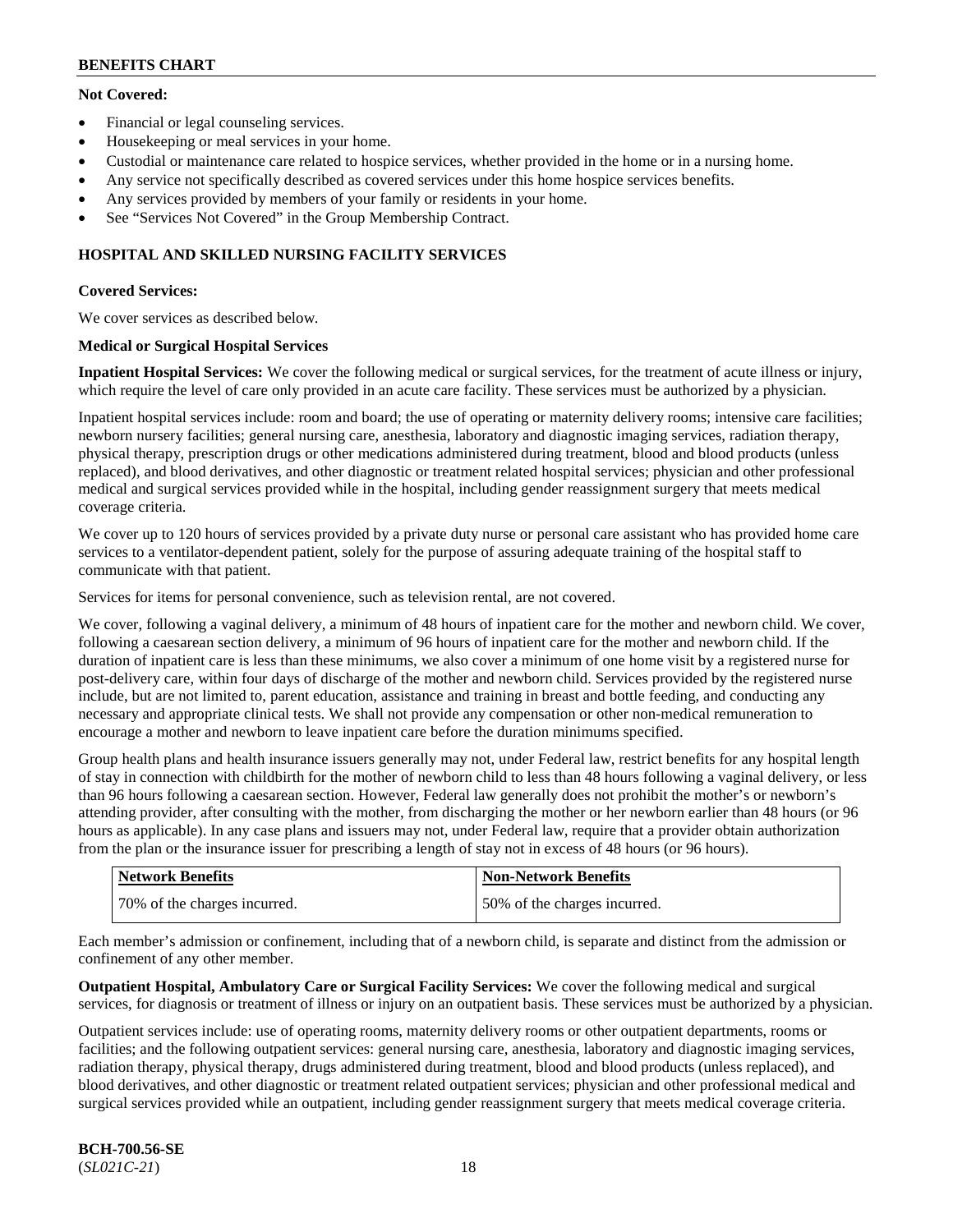For Network Benefits, non-emergent, scheduled outpatient Magnetic Resonance Imaging (MRI) and Computed Tomography (CT) must be provided at a designated facility. Your physician and facility will obtain or verify authorization for these services with HealthPartners, as needed.

To see the benefit level for diagnostic imaging services, laboratory services and physical therapy, see benefits under Diagnostic Imaging Services, Laboratory Services and Physical Therapy in this Benefits Chart.

| Network Benefits             | <b>Non-Network Benefits</b>  |
|------------------------------|------------------------------|
| 70% of the charges incurred. | 50% of the charges incurred. |

### **Skilled Nursing Facility Care**

We cover room and board, daily skilled nursing and related ancillary services for post-acute treatment and rehabilitative care of illness or injury that meets medical coverage criteria.

| Network Benefits                              | <b>Non-Network Benefits</b>                   |
|-----------------------------------------------|-----------------------------------------------|
| 70% of the charges incurred.                  | 50% of the charges incurred.                  |
| Limited to 120 day maximum per calendar year. | Limited to 120 day maximum per calendar year. |

Each day of services provided under the Network Benefits and Non-Network Benefits combined, counts toward the maximums shown above.

# **Not Covered:**

- Services for items for personal convenience, such as television rental.
- See "Services Not Covered" in the Group Membership Contract.

# **INFERTILITY SERVICES**

#### **Covered Services:**

We cover the diagnosis of infertility. These services include diagnostic procedures and tests provided in connection with an infertility evaluation, office visits and consultations to diagnose infertility.

| <b>Network Benefits</b>                                    | <b>Non-Network Benefits</b>  |
|------------------------------------------------------------|------------------------------|
| 70% of the charges incurred.<br>Deductible does not apply. | 50% of the charges incurred. |

Coverage is limited to office visits and consultations to diagnose infertility. Treatment is not covered.

# **Not Covered:**

- Treatment of infertility, including but not limited to, office visits, laboratory and diagnostic imaging services and drugs for the treatment of infertility; assisted reproduction, including, but not limited to gamete intrafallopian tube transfer (GIFT), zygote intrafallopian tube transfer (ZIFT) intracytoplasmic sperm injection (ICSI), and/or in-vitro fertilization (IVF), and all charges associated with such procedures; reversal of sterilization; artificial insemination; and sperm, ova or embryo acquisition, retrieval or storage; however, we do cover office visits and consultations to diagnose infertility.
- Services related to the establishment of surrogate pregnancy and fees for a surrogate.
- See "Services Not Covered" in the Group Membership Contract.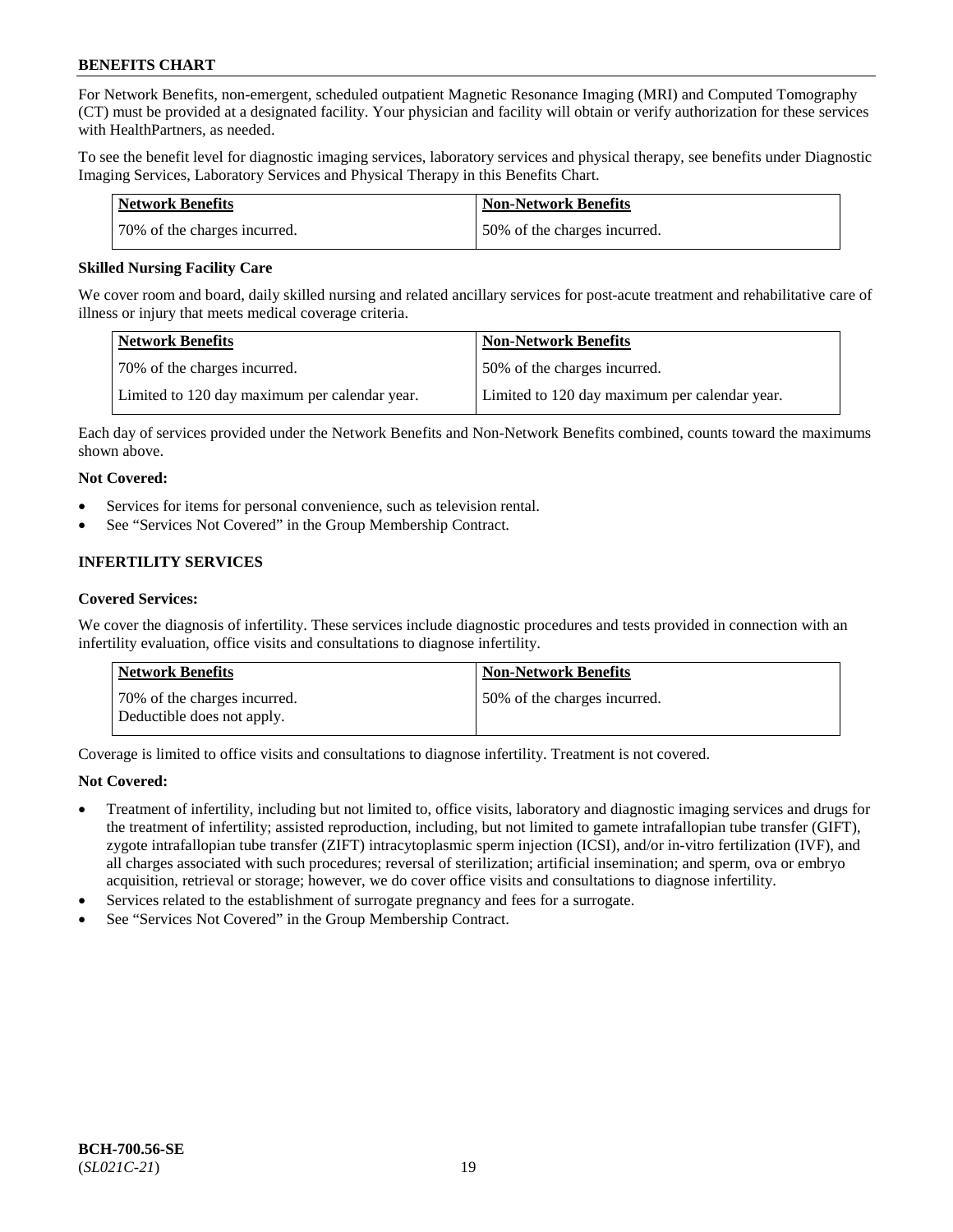# **LABORATORY SERVICES**

# **Covered Services:**

We cover laboratory tests when ordered by a provider and provided in a clinic or outpatient hospital facility.

To see the benefit level for inpatient hospital or skilled nursing facility services, see benefits under Inpatient Hospital and Skilled Nursing Facility Services in this Benefits Chart.

**Prostate-specific antigen (PSA) test coverage.** We cover prostate cancer screening for men 40 years of age or over who are symptomatic or in a high-risk category and for all men 50 years of age or older. Coverage includes a prostate-specific antigen blood test and a digital rectal examination.

| <b>Network Benefits</b>                                     | <b>Non-Network Benefits</b>  |
|-------------------------------------------------------------|------------------------------|
| 100% of the charges incurred.<br>Deductible does not apply. | 50% of the charges incurred. |

# **All other laboratory services**

# **Services for illness or injury**

| Network Benefits                                            | <b>Non-Network Benefits</b>  |
|-------------------------------------------------------------|------------------------------|
| 100% of the charges incurred.<br>Deductible does not apply. | 50% of the charges incurred. |

### **Preventive Services**

Laboratory services associated with preventive services are covered at the benefit level shown in the "Preventive Services" section of this Benefits Chart.

### **Not Covered:**

See "Services Not Covered" in the Group Membership Contract.

# **LYME DISEASE SERVICES**

#### **Covered Services:**

We cover services for the treatment of Lyme disease.

| <b>Network Benefits</b>                                                                                                                                                                                | <b>Non-Network Benefits</b>                                                                                                                                                    |
|--------------------------------------------------------------------------------------------------------------------------------------------------------------------------------------------------------|--------------------------------------------------------------------------------------------------------------------------------------------------------------------------------|
| Coverage level is same as corresponding Network<br>Benefit, depending on type of service provided such as<br>Office Visits for Illness or Injury, Inpatient or<br><b>Outpatient Hospital Services.</b> | Coverage level is same as corresponding Non-Network<br>Benefit, depending on type of service provided, such as<br>Office Visits for Illness or Injury, Inpatient or Outpatient |
|                                                                                                                                                                                                        | Hospital Services.                                                                                                                                                             |

# **Not Covered:**

See "Services Not Covered" in the Group Membership Contract.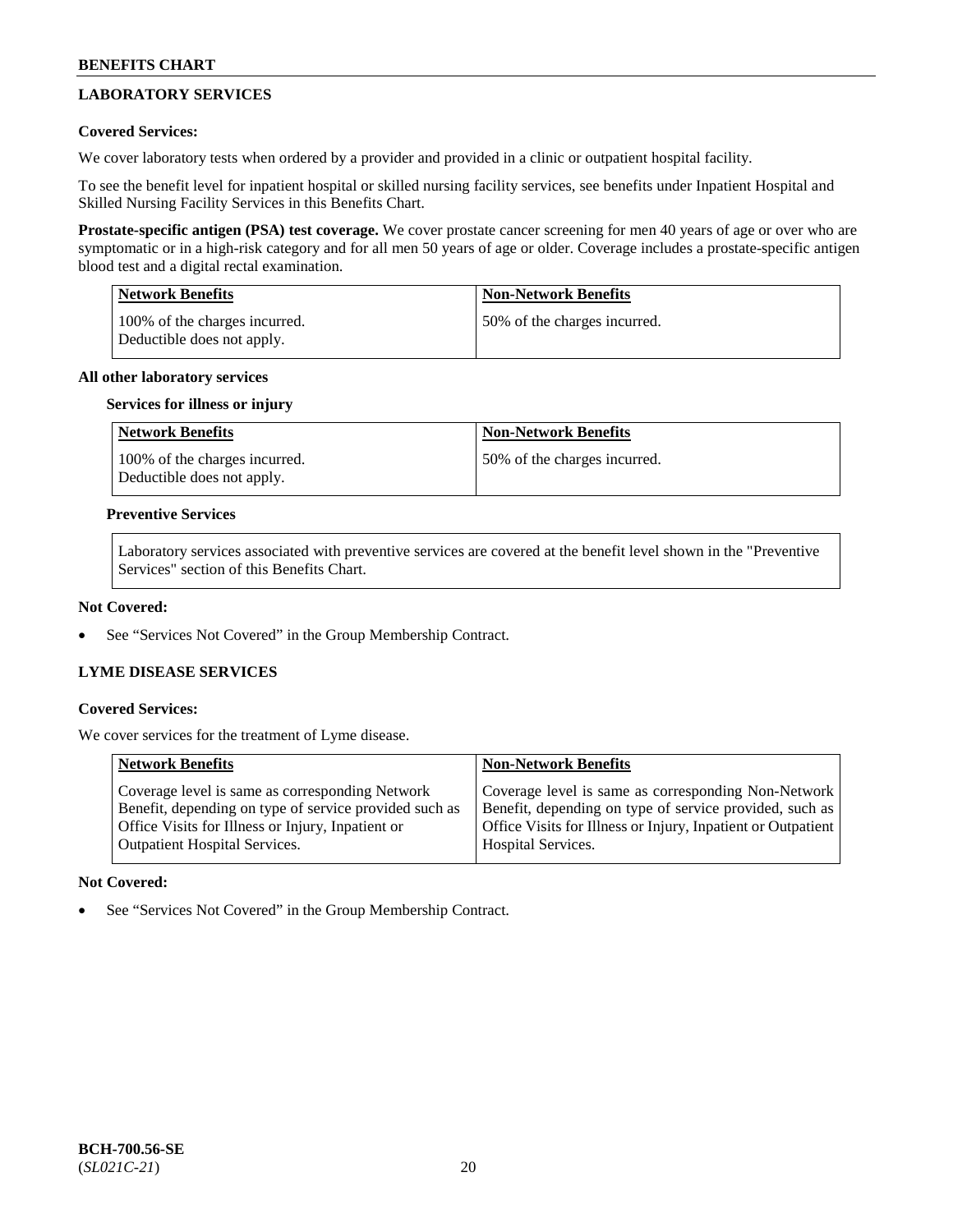# **MASTECTOMY RECONSTRUCTION BENEFIT**

# **Covered Services:**

We cover reconstruction of the breast on which the mastectomy has been performed; surgery and reconstruction of the other breast to produce symmetrical appearance, and prostheses and physical complications of all stages of mastectomy, including lymphedemas.

| <b>Network Benefits</b>                                 | <b>Non-Network Benefits</b>                             |
|---------------------------------------------------------|---------------------------------------------------------|
| Coverage level is same as corresponding Network         | Coverage level is same as corresponding Non-Network     |
| Benefit, depending on type of service provided, such as | Benefit, depending on type of service provided, such as |
| Office Visits for Illness or Injury, Inpatient or       | Office Visits for Illness or Injury, Inpatient or       |
| <b>Outpatient Hospital Services.</b>                    | <b>Outpatient Hospital Services.</b>                    |

# **Not Covered:**

See "Services Not Covered" in the Group Membership Contract.

# **MEDICATION THERAPY DISEASE MANAGEMENT PROGRAM**

# **Covered Services:**

If you meet our criteria for coverage, you may qualify for our Medication Therapy Disease Management Program.

The program covers consultations with a designated pharmacist.

Covered services are based on established medical policies, which are subject to periodic review and modification by the medical directors. These medical policies (medical coverage criteria) are available online at [healthpartners.com](https://www.healthpartners.com/hp/index.html) or by calling Member Services.

| Network Benefits                                            | <b>Non-Network Benefits</b> |
|-------------------------------------------------------------|-----------------------------|
| 100% of the charges incurred.<br>Deductible does not apply. | No Coverage.                |

# **Not Covered:**

See "Services Not Covered" in the Group Membership Contract.

# **OFFICE VISITS FOR ILLNESS OR INJURY**

# **Covered Services:**

We cover the following when medically necessary: professional medical and surgical services and related supplies, including biofeedback, of physicians and other health care providers; blood and blood products (unless replaced) and blood derivatives.

We cover diagnosis and treatment of illness or injury to the eyes. Where contact or eyeglass lenses are prescribed as medically necessary for the post-operative treatment of cataracts or for the treatment of aphakia, or keratoconus, we cover the initial evaluation, lenses and fitting. Members must pay for lens replacement beyond the initial pair.

We also provide coverage for the initial physical evaluation of a child if it is ordered by a Minnesota juvenile court.

# **Office Visits**

| <b>Network Benefits</b>                                                                                         | <b>Non-Network Benefits</b>  |
|-----------------------------------------------------------------------------------------------------------------|------------------------------|
| 100% of the charges incurred, subject to a member<br>copayment of \$65 per visit.<br>Deductible does not apply. | 50% of the charges incurred. |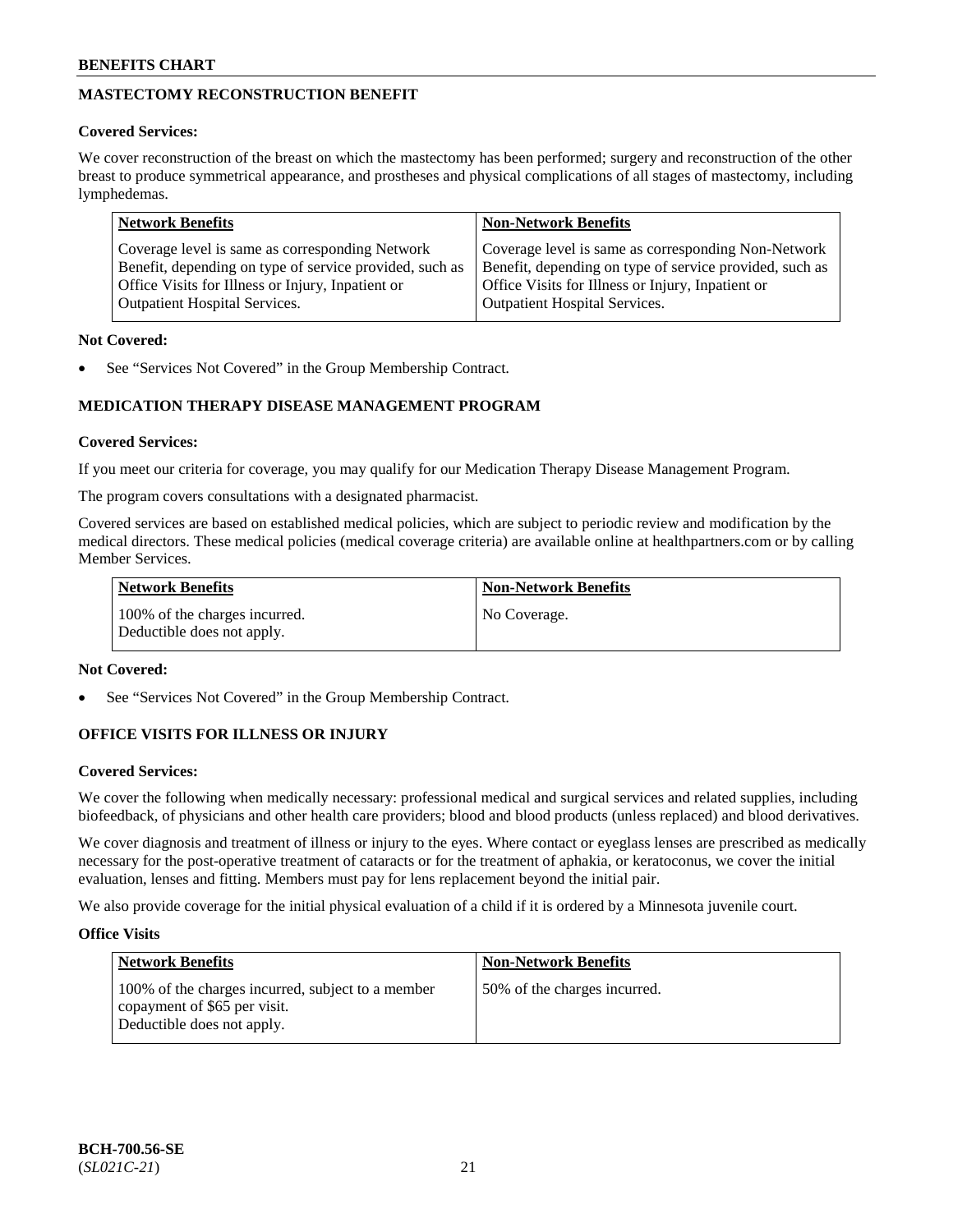### **Convenience clinics**

| <b>Network Benefits</b>                                                                                         | <b>Non-Network Benefits</b>  |
|-----------------------------------------------------------------------------------------------------------------|------------------------------|
| 100% of the charges incurred, subject to a member<br>copayment of \$30 per visit.<br>Deductible does not apply. | 50% of the charges incurred. |

# **Scheduled telephone visits**

| <b>Network Benefits</b>                                                                                         | <b>Non-Network Benefits</b>  |
|-----------------------------------------------------------------------------------------------------------------|------------------------------|
| 100% of the charges incurred, subject to a member<br>copayment of \$30 per visit.<br>Deductible does not apply. | 50% of the charges incurred. |

# **E-visits**

### **Access to online care through virtuwell at [virtuwell.com](https://www.virtuwell.com/)**

| <b>Network Benefits</b>                                     | <b>Non-Network Benefits</b> |
|-------------------------------------------------------------|-----------------------------|
| 100% of the charges incurred.<br>Deductible does not apply. | Not Applicable.             |

#### **All other E-visits**

| <b>Network Benefits</b>                                                                                         | <b>Non-Network Benefits</b>  |
|-----------------------------------------------------------------------------------------------------------------|------------------------------|
| 100% of the charges incurred, subject to a member<br>copayment of \$30 per visit.<br>Deductible does not apply. | 50% of the charges incurred. |

# **Injections administered in a physician's office, other than immunizations**

#### **Allergy injections**

| <b>Network Benefits</b>                                                                                                  | <b>Non-Network Benefits</b>  |
|--------------------------------------------------------------------------------------------------------------------------|------------------------------|
| 100% of the charges incurred, subject to a member<br>copayment of \$2 per date of service.<br>Deductible does not apply. | 50% of the charges incurred. |

### **All other injections**

| <b>Network Benefits</b>                                                                                                  | <b>Non-Network Benefits</b>  |
|--------------------------------------------------------------------------------------------------------------------------|------------------------------|
| 100% of the charges incurred, subject to a member<br>copayment of \$2 per date of service.<br>Deductible does not apply. | 50% of the charges incurred. |

# **Not Covered:**

- Court ordered treatment, except as described in this Benefits Chart under "Mental Health Services" and "Office Visits for Illness or Injury" or as otherwise required by law.
- See "Services Not Covered" in the Group Membership Contract.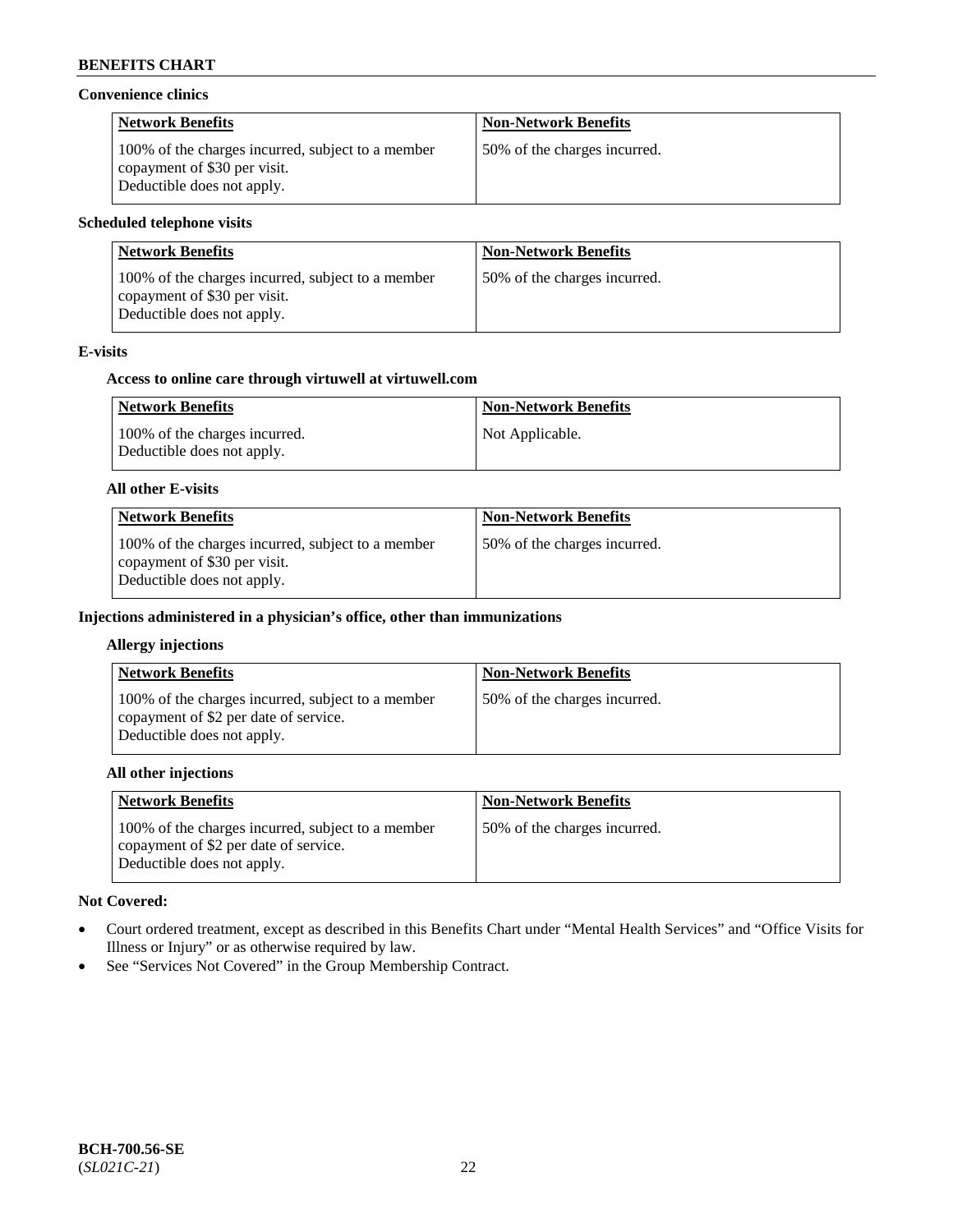# **PEDIATRIC AUTOIMMUNE NEUROPSYCHIATRIC DISORDERS ASSOCIATED WITH STREPTOCOCCAL INFECTIONS (PANDAS) AND PEDIATRIC ACUTE-ONSET NEUROPSYCHIATRIC SYNDROME (PANS) TREATMENT**

### **Definitions:**

**Pediatric acute-onset neuropsychiatric syndrome.** This means a class of acute-onset obsessive compulsive or tic disorders or other behavioral changes presenting in children and adolescents that are not otherwise explained by another known neurologic or medical disorder.

**Pediatric autoimmune neuropsychiatric disorders associated with streptococcal infections.** This means a condition in which a streptococcal infection in a child or adolescent causes the abrupt onset of clinically significant obsessions, compulsions, tics, or other neuropsychiatric symptoms or behavioral changes, or a relapsing and remitting course of symptom severity.

#### **Covered Services:**

We cover treatment for pediatric autoimmune neuropsychiatric disorders associated with streptococcal infections (PANDAS) and for treatment for pediatric acute-onset neuropsychiatric syndrome (PANS). Treatments that must be covered under this section must be recommended by the member's licensed health care professional and include but are not limited to antibiotics, medication and behavioral therapies to manage neuropsychiatric symptoms, plasma exchange, and immunoglobulin.

| <b>Network Benefits</b>                                 | <b>Non-Network Benefits</b>                             |
|---------------------------------------------------------|---------------------------------------------------------|
| Coverage level is same as corresponding Network         | Coverage level is same as corresponding Non-Network     |
| Benefit, depending on type of service provided, such as | Benefit, depending on type of service provided, such as |
| Office Visits for Illness or Injury, Inpatient or       | Office Visits for Illness or Injury, Inpatient or       |
| <b>Outpatient Hospital Services.</b>                    | <b>Outpatient Hospital Services.</b>                    |

#### **Not Covered:**

See "Services Not Covered" in the Group Membership Contract.

# **PEDIATRIC EYEWEAR**

#### **Covered Services:**

We cover pediatric eyewear for children, subject to our medical coverage criteria. This provision will continue until the end of the month in which the child turns age 19. These medical policies (medical coverage criteria) are available by calling Member Services or logging on to your "*my*HealthPartners" account at [healthpartners.com.](https://www.healthpartners.com/hp/index.html)

| Network Benefits             | <b>Non-Network Benefits</b> |
|------------------------------|-----------------------------|
| 70% of the charges incurred. | No Coverage.                |

Limited to one pair of eyeglasses (lenses and frames) or one pair of contact lenses per benefit year.

#### **Not Covered:**

- Replacement of eyeglasses or contact lenses due to loss or theft.
- See "Services Not Covered" in the Group Membership Contract.

# **PHYSICAL THERAPY, OCCUPATIONAL THERAPY AND SPEECH THERAPY**

#### **Covered Services:**

We cover the following physical therapy, occupational therapy and speech therapy services:

- rehabilitative care to correct the effects of illness or injury;
- habilitative care rendered for congenital, developmental or medical conditions which have significantly limited the successful initiation of normal speech and normal motor development.

Massage therapy which is performed in conjunction with other treatment/modalities by a physical occupational therapist, is part of a prescribed treatment plan and is not billed separately is covered.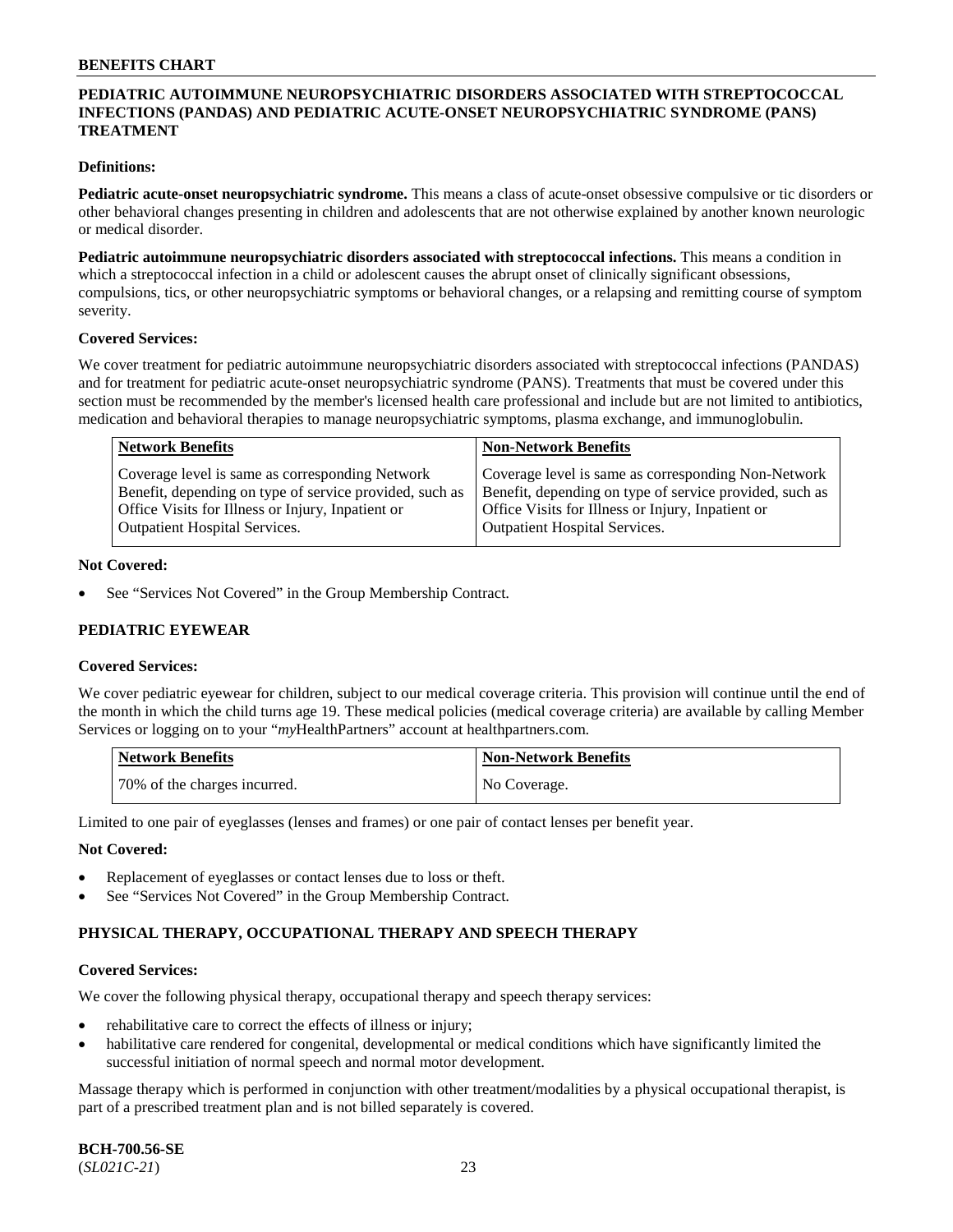We cover services provided in a clinic. We also cover physical therapy provided in an outpatient hospital facility. To see the benefit level for inpatient hospital or skilled nursing facility services, see benefits under Inpatient Hospital and Skilled Nursing Facility Services.

# **Rehabilitative Care**

| <b>Network Benefits</b>                                    | <b>Non-Network Benefits</b>                                                               |
|------------------------------------------------------------|-------------------------------------------------------------------------------------------|
| 100% of the charges incurred, subject to a member          | 50% of the charges incurred.                                                              |
| copayment of \$65 per visit.<br>Deductible does not apply. | Physical and Occupational Therapy combined are<br>limited to 20 visits per calendar year. |
|                                                            | Speech Therapy is limited to 20 visits per calendar year.                                 |

# **Habilitative Care**

| <b>Network Benefits</b>                           | <b>Non-Network Benefits</b>                        |
|---------------------------------------------------|----------------------------------------------------|
| 100% of the charges incurred, subject to a member | 50% of the charges incurred.                       |
| copayment of \$65 per visit.                      | Physical, Occupational and Speech Therapy combined |
| Deductible does not apply.                        | are limited to 20 visits per calendar year.        |

#### **Not Covered:**

- Massage therapy for the purpose of comfort or convenience of the member.
- See "Services Not Covered" in the Group Membership Contract.

# **PORT WINE STAIN REMOVAL SERVICES**

#### **Covered Services:**

We cover port wine stain removal services.

| <b>Network Benefits</b>                                | <b>Non-Network Benefits</b>                                  |
|--------------------------------------------------------|--------------------------------------------------------------|
| Coverage level is same as corresponding Network        | Coverage level is same as corresponding Non-Network          |
| Benefit, depending on type of service provided such as | Benefit, depending on type of service provided, such as      |
| Office Visits for Illness or Injury, Inpatient or      | Office Visits for Illness or Injury, Inpatient or Outpatient |
| <b>Outpatient Hospital Services.</b>                   | <b>Hospital Services.</b>                                    |

# **Not Covered:**

• See "Services Not Covered" in the Group Membership Contract.

# **PRESCRIPTION DRUG SERVICES**

# **Covered Services:**

We cover prescription drugs and medications that can be self-administered or are administered in a physician's office. We cover off-label use of formulary drugs to treat cancer if the drug is recognized for the treatment of cancer in any authoritative compendia used by the Medicare program.

We cover orally administered anticancer drugs at the applicable benefit level under outpatient drugs below. We are in compliance with Minnesota Statute 62A.3075 because we do not cover orally administered anticancer drugs under our specialty drug benefit.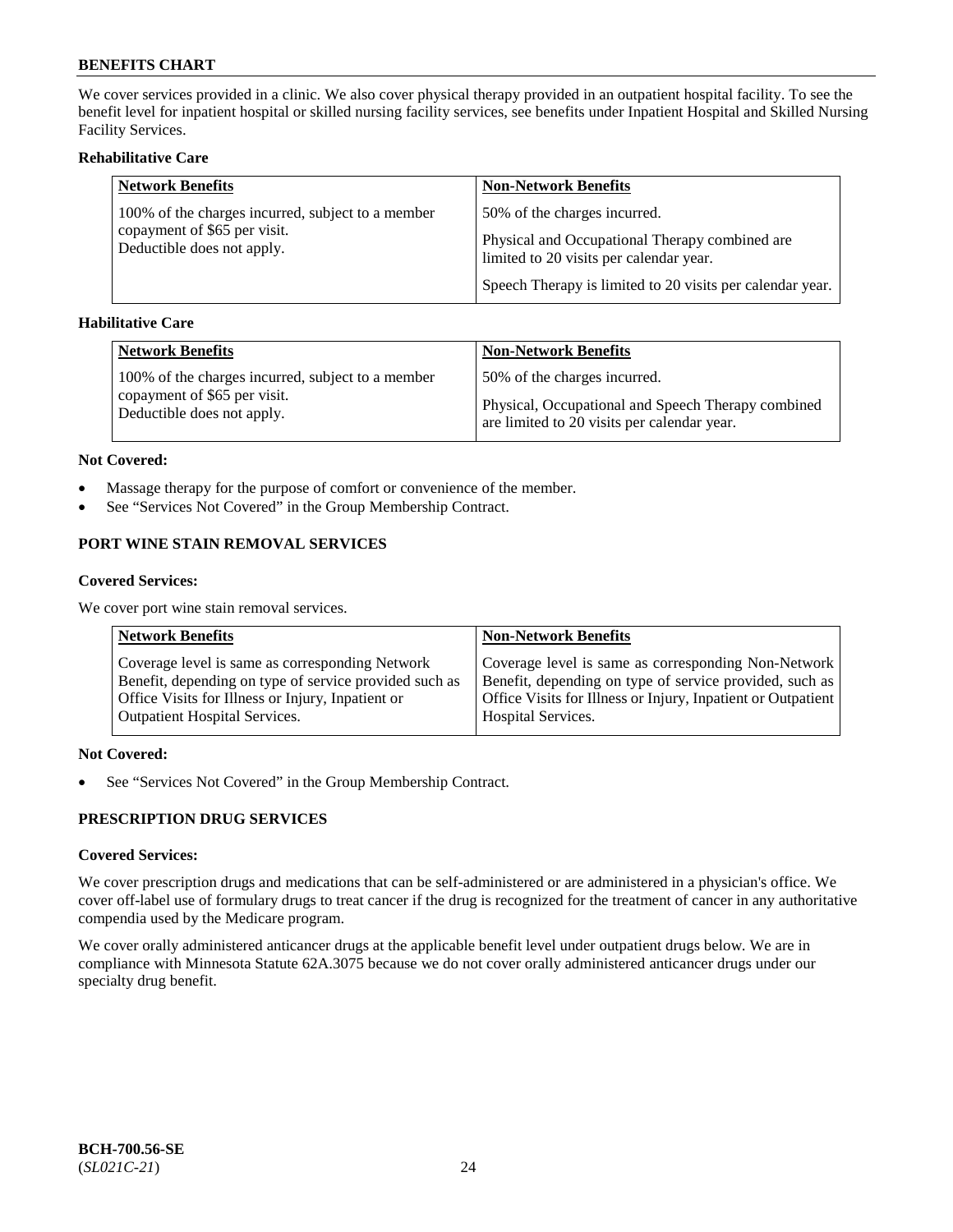We will refill a prescription for eye drops covered under this Benefits Chart if the member requests a refill and original prescription specified that additional quantities would be needed, providing the refill request does not exceed the quantities needed, and the following conditions are met:

- If the member requests a 30-day refill supply, the request must be made between 21 and 30 days of the later of (a) the original date that the prescription was distributed to the member or (b) the date that the most recent refill was distributed to the member; or
- If the member requests a 90-day refill supply, the request must be made between 75 and 90 days of the later of (a) the original date that the prescription was distributed to the member or (b) the date that the most recent refill was distributed to the member.

A licensed pharmacist may prescribe and dispense self-administered hormonal contraceptives, nicotine replacement medications, and opiate antagonists for the treatment of an acute opiate overdose in accordance with section 151.37, subdivision 14, 15, or 16, under the same terms of coverage that would apply had the prescription drug been prescribed by a licensed physician, physician assistant, or advanced practice nurse practitioner. If the plan excludes coverage for selfadministered hormonal contraceptives, they will not be covered under this provision.

# **For Network Benefits, drugs and medications must be obtained at a Network Pharmacy.**

# **Outpatient drugs (except as specified below)**

| <b>Network Benefits</b>                                                                                          | <b>Non-Network Benefits</b>  |
|------------------------------------------------------------------------------------------------------------------|------------------------------|
| 100% of the charges incurred, subject to a member<br>copayment of \$5 for generic low cost formulary<br>drugs.   | 50% of the charges incurred. |
| 100% of the charges incurred, subject to a member<br>copayment of \$25 for generic high cost formulary<br>drugs. |                              |
| 100% of the charges incurred, subject to a member<br>copayment of \$60 for brand name formulary drugs.           |                              |
| In no event will your cost for a formulary insulin drug<br>exceed \$25.                                          |                              |
| Non-formulary drugs are covered at 100% of the<br>charges incurred, subject to a member copayment of<br>\$150.   |                              |
| Deductible does not apply.                                                                                       |                              |

**Cost-Sharing Limits for Insulin:** We are required to limit your cost-sharing on prescription insulin to no more than the net price of the prescription insulin drug. This requirement applies at the point of sale, including deductible payments and the costsharing amounts charged once the deductible is met.

**Cost-sharing.** This means a deductible payment, copayment, or coinsurance amount that you must pay for covered prescription insulin in accordance with the terms and conditions of this health plan.

**Net price.** This means our cost for prescription insulin, including any rebates or discounts received by or accrued directly or indirectly to us from a drug manufacturer or pharmacy benefit manager.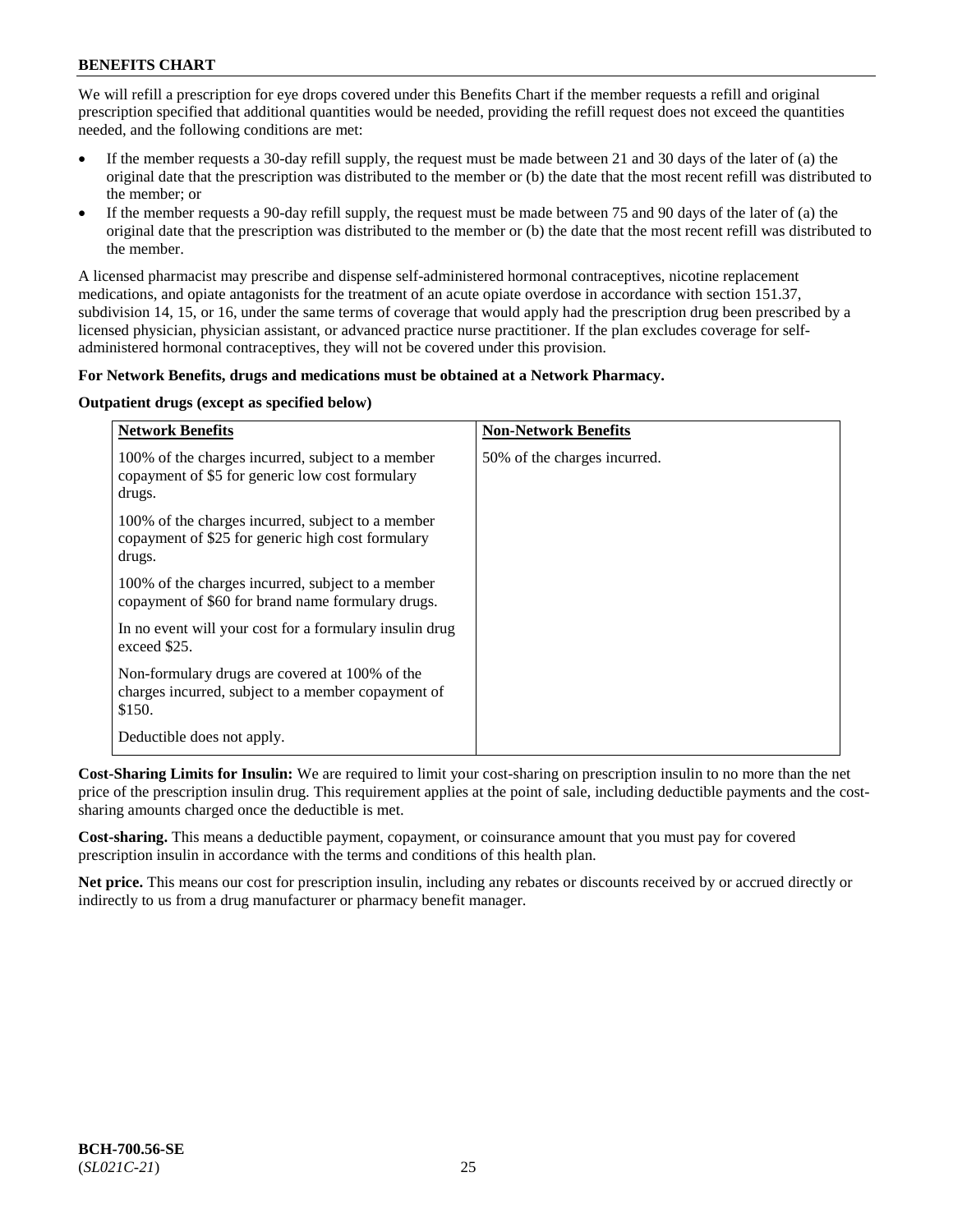# **Mail order drugs**

| <b>Network Benefits</b>                                                                                                                                                                                                    | <b>Non-Network Benefits</b>           |
|----------------------------------------------------------------------------------------------------------------------------------------------------------------------------------------------------------------------------|---------------------------------------|
| For your convenience, you may also get up to a 93-day<br>supply of outpatient prescription drugs that can be self-<br>administered through the designated mail order service.                                              | See Network Mail Order Drugs benefit. |
| New prescriptions to treat certain chronic conditions<br>and trial drugs will be limited to quantity limits<br>described at the end of this section. You will have to<br>pay one copayment for your initial 31-day supply. |                                       |
| Specialty Drugs are not available through the mail order<br>service.                                                                                                                                                       |                                       |

### **Tobacco cessation drugs are covered for all FDA – approved tobacco cessation drugs for a minimum of 90 days**

| Network Benefits                                            | <b>Non-Network Benefits</b>   |
|-------------------------------------------------------------|-------------------------------|
| 100% of the charges incurred.<br>Deductible does not apply. | 150% of the charges incurred. |

#### **Specialty Drugs that are self-administered**

| <b>Network Benefits</b>                                                                                                                    | <b>Non-Network Benefits</b> |
|--------------------------------------------------------------------------------------------------------------------------------------------|-----------------------------|
| 80% of the charges incurred.<br>Deductible does not apply.                                                                                 | No Coverage.                |
| For Network Benefits, specialty drugs are limited to<br>drugs on the specialty drug list and must be obtained<br>from a designated vendor. |                             |

### **Drugs for the treatment of growth deficiency**

| <b>Network Benefits</b>                                                                                                                            | <b>Non-Network Benefits</b>  |
|----------------------------------------------------------------------------------------------------------------------------------------------------|------------------------------|
| 80% of the charges incurred.<br>Deductible does not apply.                                                                                         | 50% of the charges incurred. |
| For Network Benefits, growth deficiency drugs are<br>limited to drugs on the specialty drug list and must be<br>obtained from a designated vendor. |                              |

#### **Contraceptive drugs**

| <b>Network Benefits</b>                                                                                                                                        | <b>Non-Network Benefits</b>  |
|----------------------------------------------------------------------------------------------------------------------------------------------------------------|------------------------------|
| 100% of the charges incurred for formulary drugs.<br>Deductible does not apply.                                                                                | 50% of the charges incurred. |
| If a physician requests that a non-formulary<br>contraceptive drug be dispensed as written the drug will<br>be covered at 100%, not subject to the deductible. |                              |

# **Limitations:**

- Certain drugs may require prior authorization as indicated on the formulary. HealthPartners may require prior authorization for the drug and also the site where the drug will be provided. Certain drugs are subject to our utilization review process and quantity limits, as indicated on our formulary.
- Certain non-formulary drugs require prior authorization. In addition, certain drugs may be subject to any quantity limits applied as part of our trial program.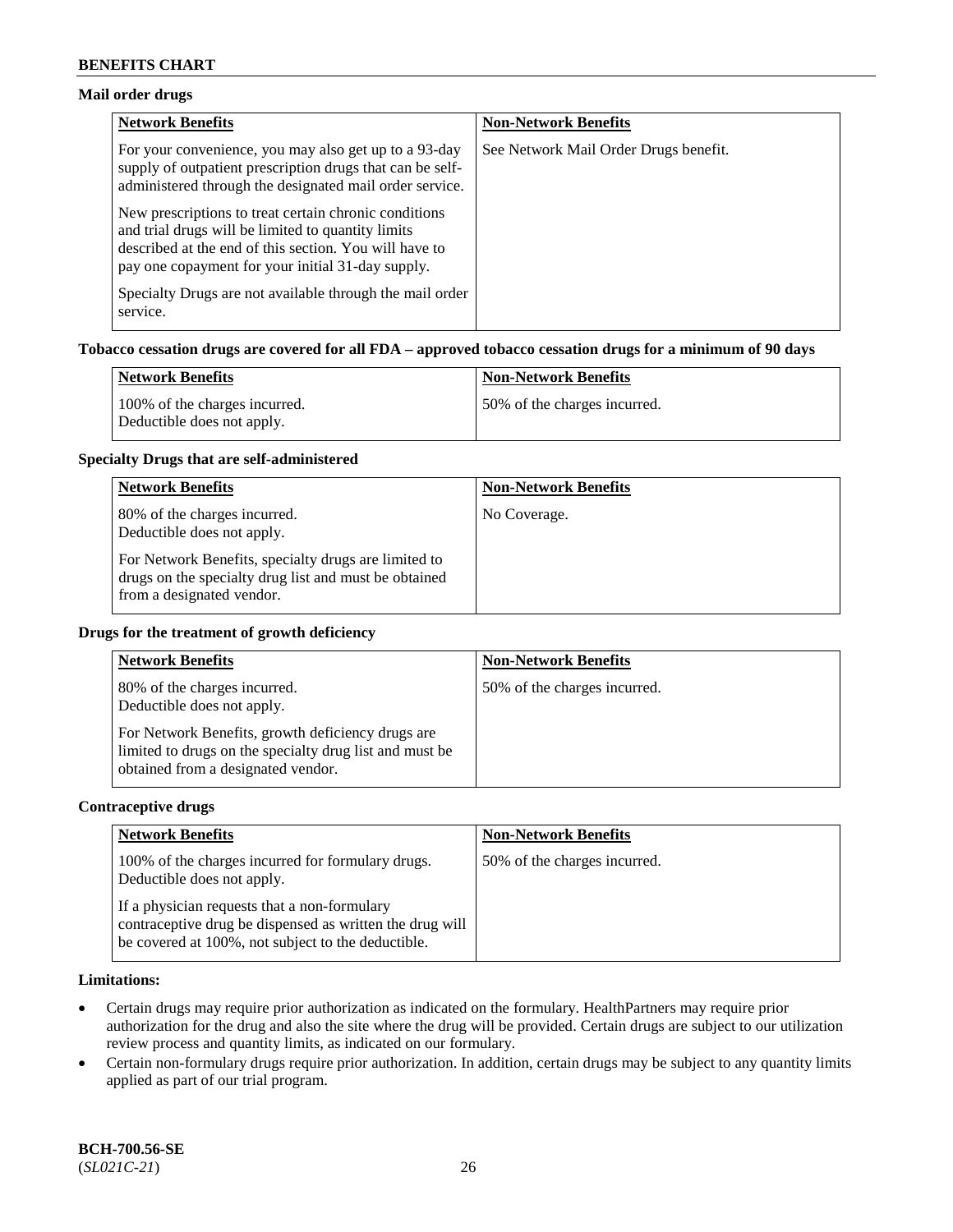- If a member requests a brand name drug when there is a generic equivalent, the brand name drug will be covered up to the charge that would apply to the generic drug, minus any required copayment. If a physician requests that a brand name drug be dispensed as written, the drug will be paid at the non-formulary benefit.
- We may require members to try over-the-counter (OTC) drug alternatives before approving more costly formulary prescription drugs.
- Unless otherwise specified in the "Prescription Drug Services" section, you may receive up to a 31-day supply per prescription.
- A 93-day supply will be covered and dispensed only at pharmacies that participate in our extended day supply program
- New prescriptions to treat certain chronic conditions are limited to a 31-day supply.
- No more than a 31-day supply of Specialty Drugs will be covered and dispensed at a time, unless it's a manufacturer supplied drug that cannot be split that supplies the member with more than a 31-day supply.
- The member copayment for a drug will not exceed the cost of the drug.
- If a member copayment is required, you must pay one member copayment for each 31-day supply, or portion thereof.

# **Not Covered:**

- Replacement of prescription drugs, medications, equipment and supplies due to loss, damage or theft.
- Nonprescription (over the counter) drugs or medications, including, but not limited to, vitamins, supplements, homeopathic remedies, and non-FDA approved drugs unless listed on the formulary and prescribed by a physician or legally authorized health care provider under applicable state and federal law. We cover off-label use of drugs to treat cancer as specified in the "Prescription Drug Services" section of this Benefits Chart. This exclusion does not include over-the-counter contraceptives for women as allowed under the Affordable Care Act when the member obtains a prescription for the item. In addition, if the member obtains a prescription, this exclusion does not include aspirin to prevent cardiovascular disease for men and women of certain ages; folic acid supplements for women who may become pregnant; fluoride chemoprevention supplements for children without fluoride in their water source; and iron supplements for children ages 6-12 who are at risk of anemia.
- Drugs on the Excluded Drug List. The Excluded Drug List includes select drugs within a therapy class that are not eligible for coverage. This includes drugs that may be excluded for certain indications. However, you may request coverage for a drug on the Excluded Drug List by requesting an exception to the formulary under the formulary exception process described in the definition of formulary in this Benefits Chart. The Excluded Drug List is available at [healthpartners.com](http://www.healthpartners.com/)
- Drugs that are newly approved by the FDA until they are reviewed and approved by HealthPartners Pharmacy and Therapeutics Committee. However, you may request coverage for a drug that is newly approved by the FDA by requesting an exception to the formulary under the formulary exception process described in the definition of formulary in the Benefits Chart.
- All drugs used for sexual dysfunction.
- All drugs for the treatment of infertility.
- Medical cannabis.
- Medical devices approved by the FDA will not be covered under the "Prescription Drug Services" section unless they are on our formulary. Covered medical devices are generally submitted and reimbursed under your medical benefits.
- See "Services Not Covered" in the Group Membership Contract.

# **PREVENTIVE SERVICES**

# **Applicable Definitions:**

**Routine Preventive Services** are routine healthcare services that include screenings, check-ups and counseling to prevent illness, disease or other health problems before symptoms occur.

**Diagnostic Services** are services to help a provider understand your symptoms, diagnose illness and decide what treatment may be needed. They may be the same services that are listed as preventive services, but they are being used as diagnostic services. Your provider will determine if these services are preventive or diagnostic. These services are not preventive if received as part of a visit to diagnose, manage or maintain an acute or chronic medical condition, illness or injury. When that occurs, unless otherwise indicated below, standard deductibles, copayments or coinsurance apply.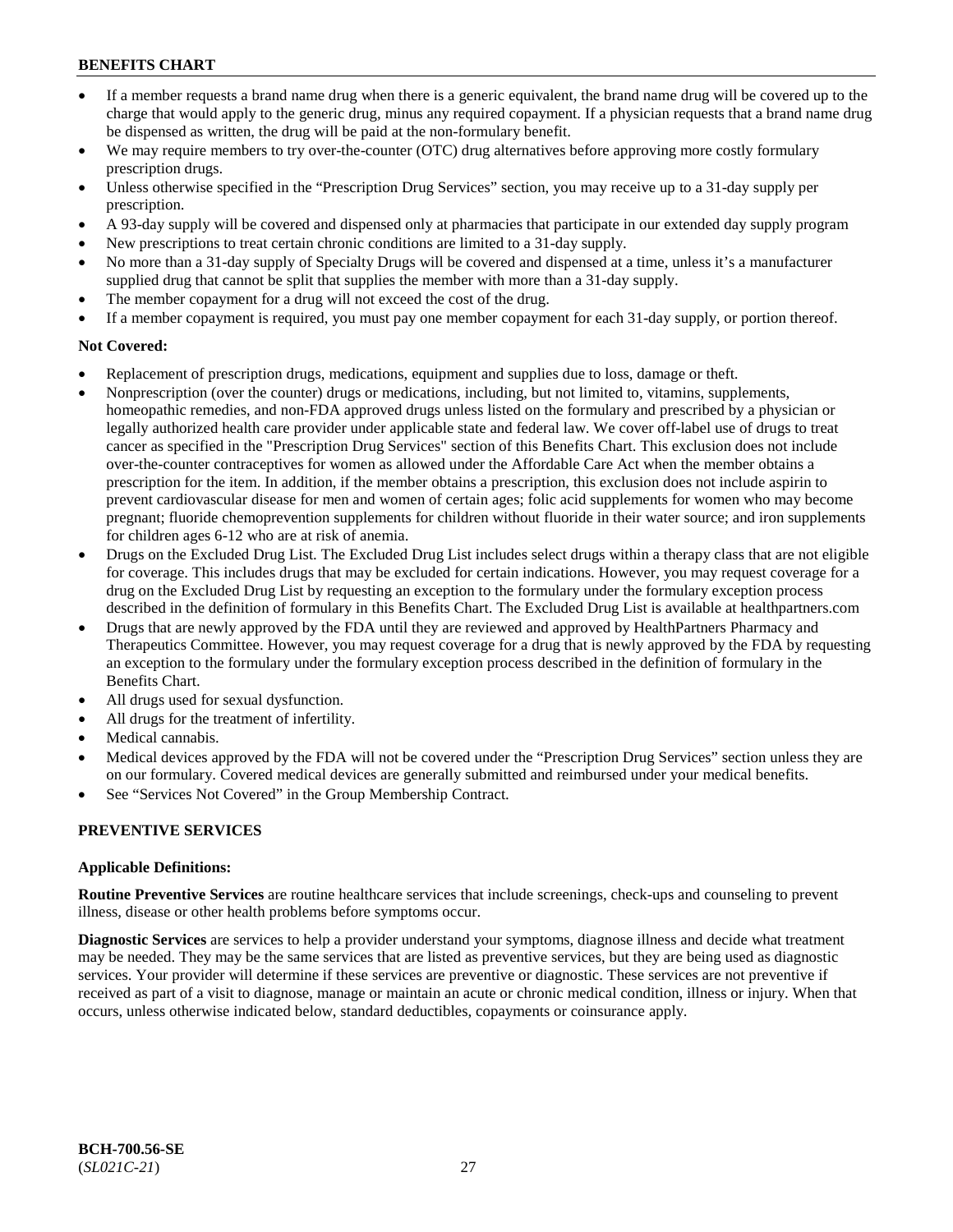# **Covered Services:**

We cover preventive services that meet any of the requirements under the Affordable Care Act (ACA) shown in the bulleted items below. These preventive services are covered at 100% under the network benefits with no deductible, copayments or coinsurance. (If a preventive service is not required by the ACA and it is covered at a lower benefit level or if a group qualifies for an exemption or accommodation for certain benefits under the ACA, it will be specified below). Preventive benefits mandated under the ACA are subject to periodic review and modification. Changes would be effective in accordance with the federal rules. Preventive services mandated by the ACA include:

- Evidence-based items or services that have in effect a rating of A or B in the current recommendations of the United States Preventive Services Task Force with respect to the individual;
- Immunizations for routine use in children, adolescents, and adults that have in effect a recommendation from the Advisory Committee on Immunization Practices of the Centers for Disease Control and Prevention with respect to the individual;
- With respect to infants, children, and adolescents, evidence-informed preventive care and screenings provided for in comprehensive guidelines supported by the Health Resources and Services Administration; and
- With respect to women, preventive care and screenings provided for in comprehensive guidelines supported by the Health Resources and Services Administration.

Covered services are based on established medical policies, which are subject to periodic review and modification by the medical or dental directors. These medical policies (medical coverage criteria) are available by calling Member Services, or logging on to your "*my*HealthPartners" account at [healthpartners.com.](http://www.healthpartners.com/)

A complete list of preventive care services recommended under the U.S. Preventive Task Force (USPSTF) is available online at [uspreventiveservicestaskforce.org/Page/Name/uspstf-a-and-b-recommendations.](https://www.uspreventiveservicestaskforce.org/Page/Name/uspstf-a-and-b-recommendations-by-date/)

HHS: [healthcare.gov/coverage/preventive-care-benefits](https://www.healthcare.gov/coverage/preventive-care-benefits/)

CDC: [cdc.gov/vaccines/schedules/index.html](https://www.cdc.gov/vaccines/schedules/index.html)

# **ACA and state mandated preventive services are covered as follows:**

**Routine health exams and periodic health assessments.** A physician or health care provider will counsel you as to how often health assessments are needed based on age, sex and health status. This includes screening for tobacco use, at least two tobacco cessation attempts per year (for those who use tobacco products), all FDA approved tobacco cessation medications including over-the-counter drugs (as shown in the "Prescription Drug Services" Section) and at least four counseling sessions of at least ten minutes each for tobacco cessation.

| Network Benefits                                            | <b>Non-Network Benefits</b>  |
|-------------------------------------------------------------|------------------------------|
| 100% of the charges incurred.<br>Deductible does not apply. | 50% of the charges incurred. |

**Child health supervision services**. This includes pediatric preventive services, such as fluoride chemoprevention for children without fluoride in their water source, newborn screenings, appropriate immunizations, developmental assessments and laboratory services appropriate to the age of the child from birth to 72 months, and appropriate immunizations until the end of the month in which the child turns 19, as defined by the Standards of Child Health Care issued by the American Academy of Pediatrics. We cover at least five child health supervision visits from birth to 12 months, three child health supervision visits from 12 months to 24 months, once a year from 24 months to 72 months.

| <b>Network Benefits</b>                                     | Non-Network Benefits         |
|-------------------------------------------------------------|------------------------------|
| 100% of the charges incurred.<br>Deductible does not apply. | 50% of the charges incurred. |

**Routine prenatal care and exams.** This includes the comprehensive package of medical and psychosocial support provided throughout a pregnancy, including risk assessment, serial surveillance, prenatal education, and use of specialized skills and technology when needed, as defined by Standards for Obstetric-Gynecologic Services issued by the American College of Obstetricians and Gynecologists.

| Network Benefits                                            | <b>Non-Network Benefits</b>  |
|-------------------------------------------------------------|------------------------------|
| 100% of the charges incurred.<br>Deductible does not apply. | 50% of the charges incurred. |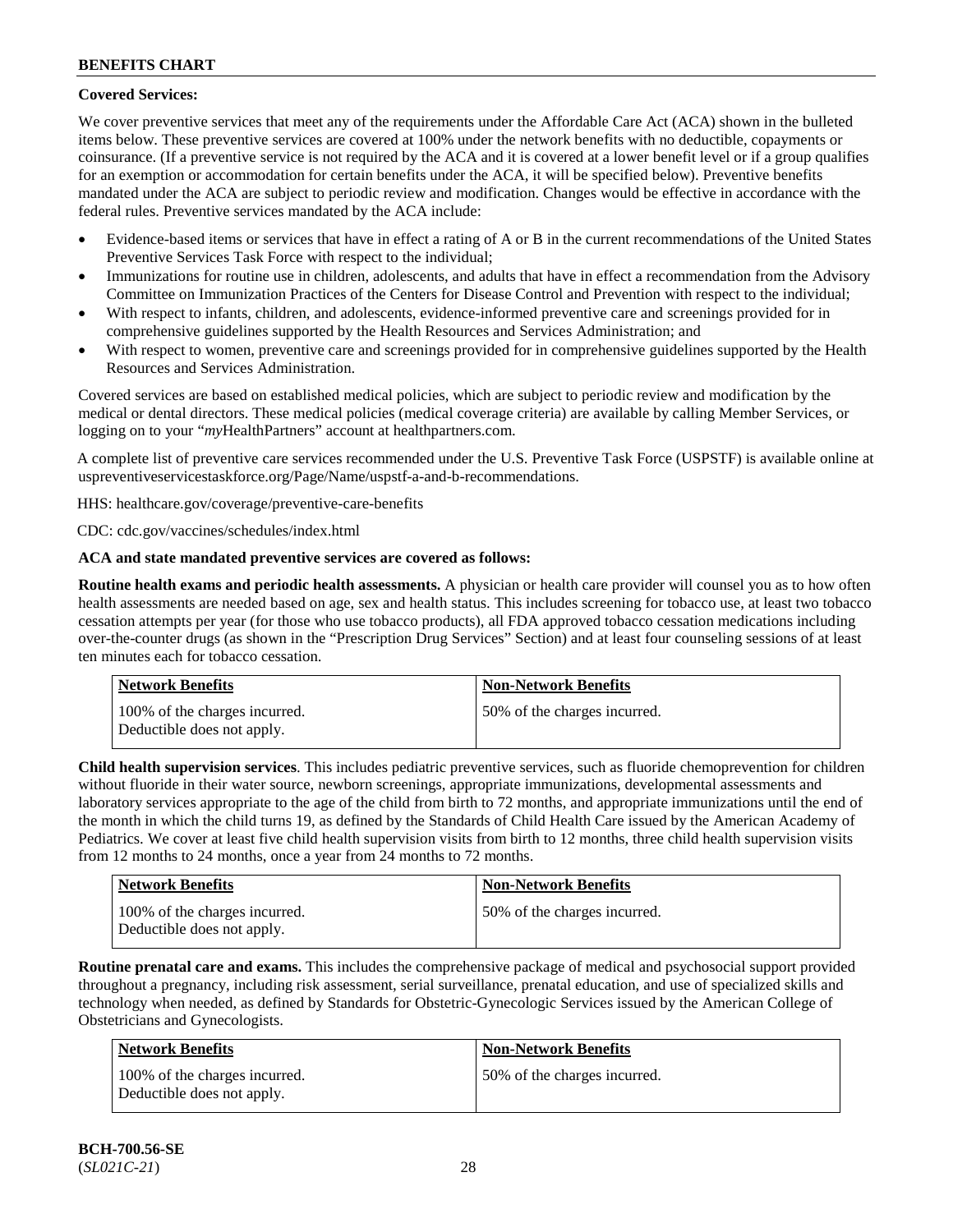**Routine postnatal care.** This includes health exams, assessments, education and counseling relating to the period immediately after childbirth

| Network Benefits                                            | <b>Non-Network Benefits</b>  |
|-------------------------------------------------------------|------------------------------|
| 100% of the charges incurred.<br>Deductible does not apply. | 50% of the charges incurred. |

**Routine screening procedures for cancer.** This includes colorectal screening or other cancer screenings recommended by the USPSTF with an A or B rating. Women's preventive health services below describes additional routine screening procedures for cancer.

| <b>Network Benefits</b>                                     | <b>Non-Network Benefits</b>  |
|-------------------------------------------------------------|------------------------------|
| 100% of the charges incurred.<br>Deductible does not apply. | 50% of the charges incurred. |

**Professional voluntary family planning services.** This includes services to prevent or delay a pregnancy, including counseling and education. Services must be provided by a licensed provider.

| Network Benefits                                            | <b>Non-Network Benefits</b> |
|-------------------------------------------------------------|-----------------------------|
| 100% of the charges incurred.<br>Deductible does not apply. | See Network Benefits.       |

# **Adult immunizations**

| <b>Network Benefits</b>                                     | <b>Non-Network Benefits</b>  |
|-------------------------------------------------------------|------------------------------|
| 100% of the charges incurred.<br>Deductible does not apply. | 50% of the charges incurred. |

**Women's preventive services.**This includes mammograms\*, screenings for cervical cancer (pap smears), breast pumps, human papillomavirus (HPV) testing; counseling for sexually transmitted infections, counseling and screening for human immunodeficiency virus (HIV), and all FDA approved contraceptive methods as prescribed by a doctor, sterilization procedures, education and counseling (see the "Prescription Drug Services" section for coverage of oral contraceptive drugs). For women whose family history is associated with an increased risk for BRCA1 or BRCA2 gene mutations, we cover genetic counseling and BRCA screening without cost sharing, if appropriate and as determined by a physician

**\***Preventive mammogram screening includes digital breast tomosynthesis (3D mammograms) for members at risk for breast cancer.

"At risk for breast cancer" means: (1) having a family history with one or more first- or second-degree relatives with breast cancer; (2) testing positive for BRCA1 or BRCA2 mutations; (3) having heterogeneously dense breasts or extremely dense breasts based on the Breast Imaging Reporting and Data System established by the American College of Radiology; or (4) having a previous diagnosis of breast cancer.

| <b>Network Benefits</b>                                     | <b>Non-Network Benefits</b>  |
|-------------------------------------------------------------|------------------------------|
| 100% of the charges incurred.<br>Deductible does not apply. | 50% of the charges incurred. |

**Obesity screening and management.** We cover obesity screening and counseling for all ages during a routine preventive care exam. If you are age 18 or older and have a body mass index of 30 or more, we also cover intensive obesity management to help you lose weight. Your primary care doctor can coordinate these services.

| Network Benefits                                            | <b>Non-Network Benefits</b>  |
|-------------------------------------------------------------|------------------------------|
| 100% of the charges incurred.<br>Deductible does not apply. | 50% of the charges incurred. |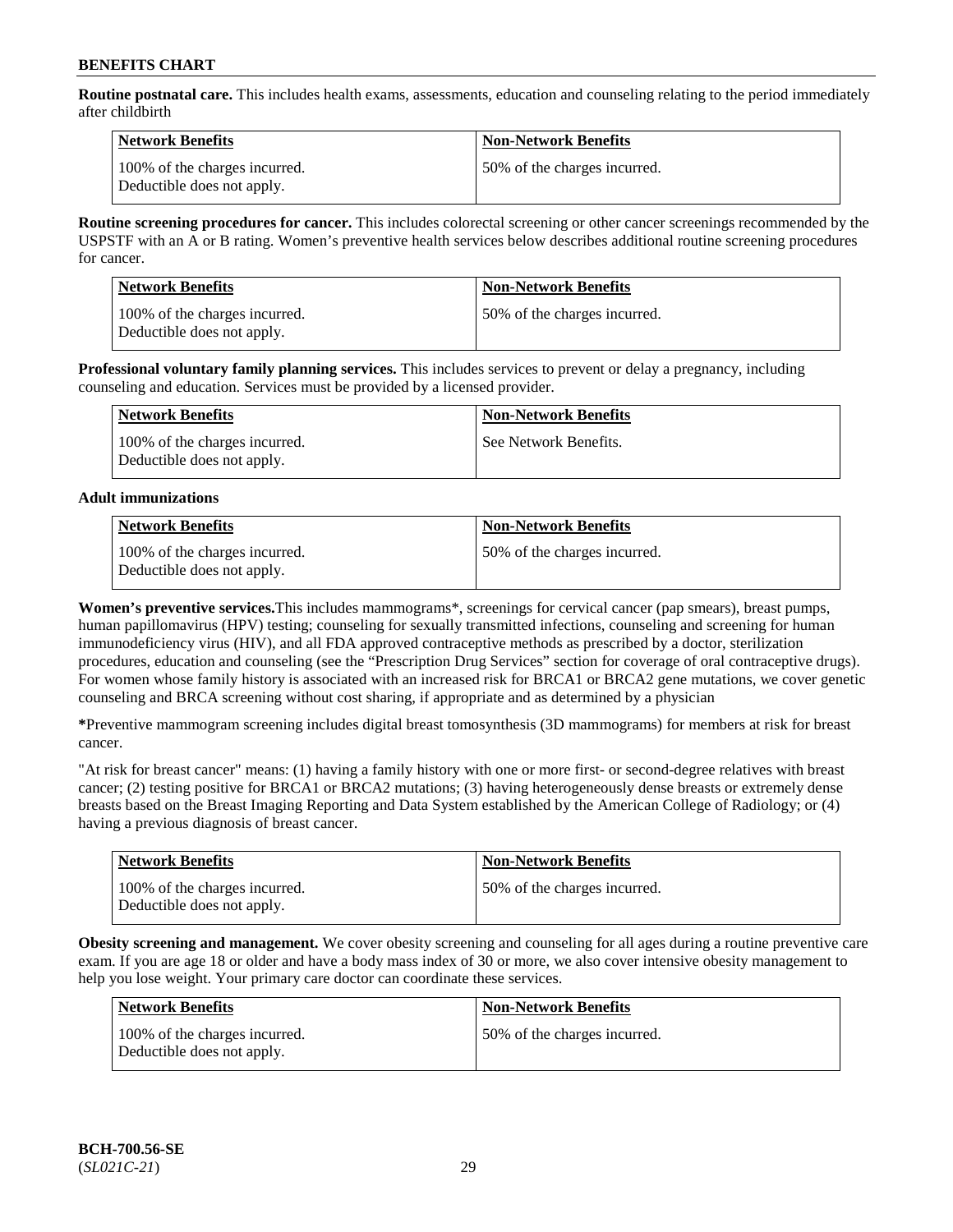**Preventive Medications.** We cover preventive medications currently recommended by USPSTF with an A or B rating if they are prescribed by your medical provider and they are listed on our formulary. Preventive medications are subject to periodic review and modification. Changes would be effective in accordance with the federal rules and reflected in our current medical coverage criteria for preventive care services.

| Network Benefits                                            | <b>Non-Network Benefits</b>  |
|-------------------------------------------------------------|------------------------------|
| 100% of the charges incurred.<br>Deductible does not apply. | 50% of the charges incurred. |

# **In addition to any ACA or state mandated preventive services referenced above, we cover the following eligible services:**

#### **Routine eye and hearing exams**

| <b>Network Benefits</b>                                     | <b>Non-Network Benefits</b>  |
|-------------------------------------------------------------|------------------------------|
| 100% of the charges incurred.<br>Deductible does not apply. | 50% of the charges incurred. |

**Ovarian cancer surveillance tests for women who are at risk.** "At risk for ovarian cancer" means (1) having a family history that includes any of the following: one or more first-degree or second-degree relatives with ovarian cancer, clusters of female relatives with breast cancer or nonpolyposis colorectal cancer; or (2) testing positive for BRCA1 or BRCA2 mutations. "Surveillance tests for ovarian cancer" means annual screening using: CA-125 serum tumor marker testing, transvaginal ultrasound, pelvic examination or other proven ovarian cancer screening tests currently being evaluated by the federal Food and Drug Administration or by the National Cancer Institute.

| <b>Network Benefits</b>                              | <b>Non-Network Benefits</b>                             |
|------------------------------------------------------|---------------------------------------------------------|
| Coverage level is same as corresponding Network      | Coverage level is same as corresponding Non-Network     |
| Benefit, depending on type of service provided, such | Benefit, depending on type of service provided, such as |
| as Diagnostic Imaging Services, Laboratory Services  | Diagnostic Imaging Services, Laboratory Services        |
| Office Visits for Illness or Injury or Preventive    | Office Visits for Illness or Injury or Preventive       |
| Services.                                            | Services.                                               |

# **Limitations:**

• Services are not preventive if received as part of a visit to diagnose, manage or maintain an acute or chronic medical condition, illness or injury. When that occurs, unless otherwise indicated above, standard deductibles, copayments or coinsurance apply.

# **Not Covered:**

See "Services Not Covered" in the Group Membership Contract.

# **SPECIFIED NON-NETWORK SERVICES**

# **Covered Services:**

We cover the following services when you elect to receive them from a non-network provider, at the same level of coverage we provide when you elect to receive the services from a network provider:

- Voluntary family planning of the conception and bearing of children.
- The provider visit(s) and test(s) necessary to make a diagnosis of infertility.
- Testing and treatment of sexually transmitted diseases (other than HIV).
- Testing for AIDS or other HIV-related conditions.

| <b>Network Benefits</b>                                                                                                                            | <b>Non-Network Benefits</b>                    |
|----------------------------------------------------------------------------------------------------------------------------------------------------|------------------------------------------------|
| Coverage level is same as corresponding Network<br>Benefit, depending on type of service provided, such as<br>Office Visits for Illness or Injury. | See Network Benefits for the services covered. |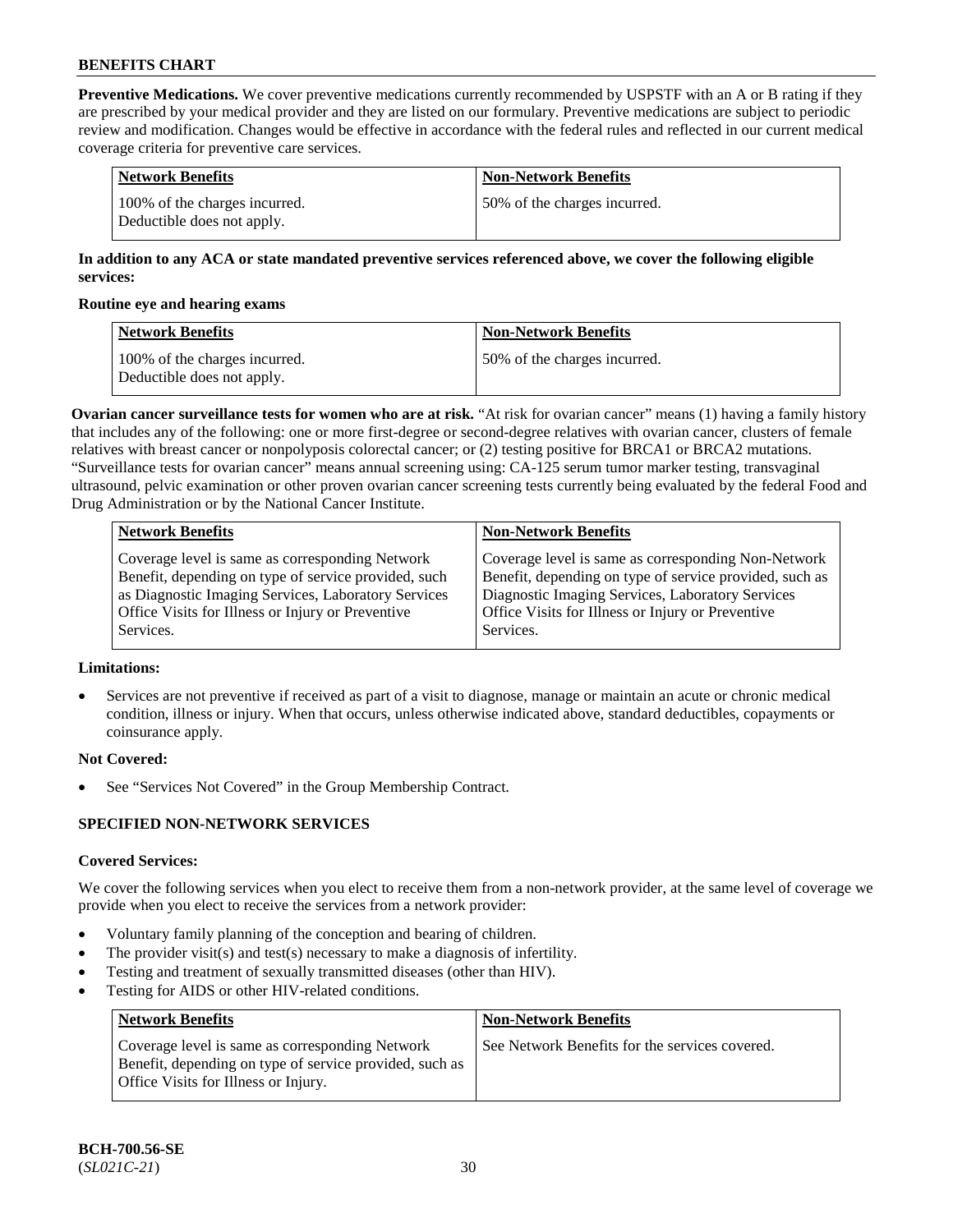# **Not Covered:**

See "Services Not Covered" in the Group Membership Contract.

# **TELEMEDICINE BENEFIT**

# **Covered Services:**

Telemedicine services are covered under this Benefits Chart, subject to our medical criteria.

| <b>Network Benefits</b>                                | <b>Non-Network Benefits</b>                            |
|--------------------------------------------------------|--------------------------------------------------------|
| Coverage level is same as corresponding Network        | Coverage level is same as corresponding Non-Network    |
| Benefit, depending upon type of service provided, such | Benefit, depending upon type of service provided, such |
| as Office Visits for Illness or Injury.                | as Office Visits for Illness or Injury.                |

#### **Not Covered:**

See "Services Not Covered" in the Group Membership Contract.

# **TRANSPLANT SERVICES**

#### **Applicable Definitions:**

**Autologous.** This is when the source of cells is from the individual's own marrow or stem cells.

**Allogeneic.** This is when the source of cells is from a related or unrelated donor's marrow or stem cells.

**Autologous Bone Marrow Transplant.** This is when the bone marrow is harvested from the individual and stored. The patient undergoes treatment which includes tumor ablation with high-dose chemotherapy and/or radiation. The bone marrow is reinfused (transplanted).

**Allogeneic Bone Marrow Transplant.** This is when the bone marrow is harvested from the related or unrelated donor and stored. The patient undergoes treatment which includes tumor ablation with high-dose chemotherapy and/or radiation. The bone marrow is reinfused (transplanted).

**Autologous/Allogeneic Stem Cell Support.** This is a treatment process that includes stem cell harvest from either bone marrow or peripheral blood, tumor ablation with high-dose chemotherapy and/or radiation, stem cell reinfusion, and related care. Autologous/allogeneic bone marrow transplantation and high dose chemotherapy with peripheral stem cell rescue/support are considered to be autologous/allogeneic stem cell support.

**Designated Transplant Center.** This is any health care provider, group or association of health care providers designated by us to provide services, supplies or drugs for specified transplants for our members.

**Transplant Services.** This is transplantation (including transplants) of the human organs or tissue listed below, including all related post-surgical treatment and drugs and multiple transplants for a related cause. Transplant services do not include other organ or tissue transplants or surgical implantation of mechanical devices functioning as a human organ, except surgical implantation of an FDA approved Ventricular Assist Device (VAD) or total artificial heart, functioning as a temporary bridge to heart transplantation.

Prior authorization is required prior to consultation to support coordination of care and benefits.

# **Covered Services:**

We cover eligible transplant services (as defined above) while you are covered under this Benefits Chart. Transplants that will be considered for coverage are limited to the following:

- Kidney transplants for end-stage disease.
- Cornea transplants for end-stage disease.
- Heart transplants for end-stage disease.
- Lung transplants or heart/lung transplants for: (1) primary pulmonary hypertension; (2) Eisenmenger's syndrome; (3) endstage pulmonary fibrosis; (4) alpha 1 antitrypsin disease; (5) cystic fibrosis; and (6) emphysema.